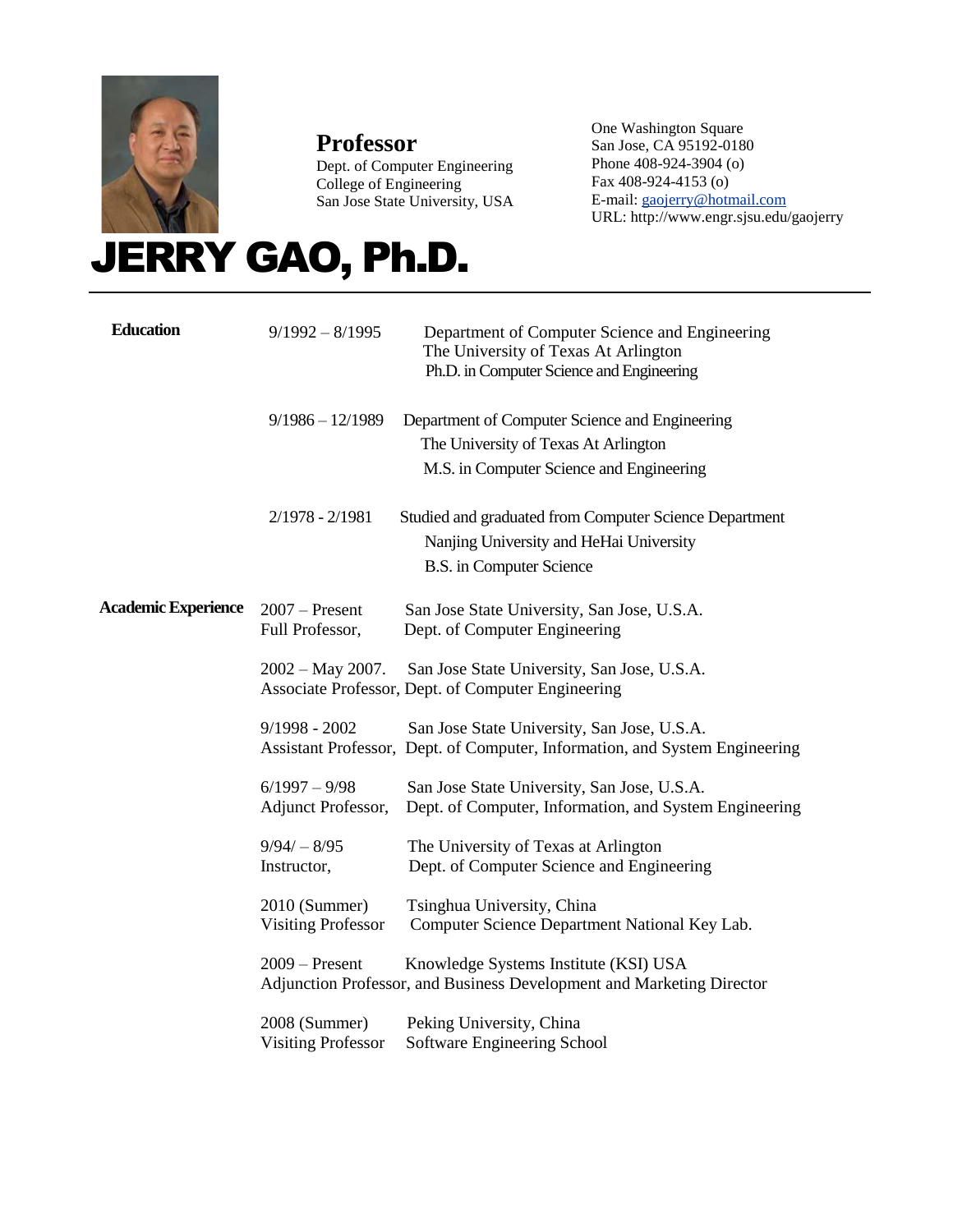| Summary of<br><b>Achievement</b>           | 5 successful industry R&D projects, lead to 5 prototype systems, and 3 industry products.<br>٠<br>Several industrial proposals brought out \$3,000,000 in 3 years in IT and network industry<br>٠<br>Three technical books, numerous edited proceedings, over 160 referred technical research<br>٠<br>papers for IEEE, ACM journal papers and International conferences.                                                                                                                                                                                                                                                                                                                                                                                                                                                                                                                                                                                                                                                                                                                                                                                |
|--------------------------------------------|---------------------------------------------------------------------------------------------------------------------------------------------------------------------------------------------------------------------------------------------------------------------------------------------------------------------------------------------------------------------------------------------------------------------------------------------------------------------------------------------------------------------------------------------------------------------------------------------------------------------------------------------------------------------------------------------------------------------------------------------------------------------------------------------------------------------------------------------------------------------------------------------------------------------------------------------------------------------------------------------------------------------------------------------------------------------------------------------------------------------------------------------------------|
| Summary of<br><b>Experience</b>            | 10-year working experience in software industry and 3-year of management experience.<br>$\bullet$<br>15-year R&D experiences on software engineering, Internet-based IT, wireless applications.<br>$\bullet$<br>6-year industrial constant experience for in network, IT, and software industry.<br>٠<br>15-year academic teaching and research in Computer Software and Software Engineering,<br>٠<br>and many years professional training for HP, Cisco, and SJSU MBA program.<br>Extensive knowledge, R&D experience, and working experience in modern software<br>$\bullet$<br>engineering processes, methodologies, test automation and tools, as well as<br>evaluation and measurement.<br>Comprehensive knowledge and R&D experience in wireless-based system development<br>$\bullet$<br>for mobile information services, and mobile commerce applications.<br>Working experience on advanced network management systems for telecommunication systems.<br>$\bullet$<br>Industry consultant experience for Fujitsu Network Communication System, Inc.,<br>٠<br>Aspect Communication System, Inc., HP, Huawei Technologies Co. Ltd., Intuit etc. |
| <b>Current Research</b><br><b>Interest</b> | Cloud Computing and Services, Software as a Service (SaaS)<br>$\circ$<br>Testing as a Service (TaaS), Test Automation<br>$\circ$<br>Mobile Computing and Service, Mobile Cloud Computing and Technologies<br>$\circ$<br>Software Engineering and Service Engineering<br>$\circ$                                                                                                                                                                                                                                                                                                                                                                                                                                                                                                                                                                                                                                                                                                                                                                                                                                                                         |
| <b>Published</b><br><b>Technical Books</b> | <b>Technical Books:</b>                                                                                                                                                                                                                                                                                                                                                                                                                                                                                                                                                                                                                                                                                                                                                                                                                                                                                                                                                                                                                                                                                                                                 |
|                                            | "Object-Oriented Software Testing", published by IEEE Computer Society Press, 1998.<br>1.<br>(Co-edited with Dr. David Kung and Dr. Pie Hsia) This is the first book on this subject in<br>the market 1998.                                                                                                                                                                                                                                                                                                                                                                                                                                                                                                                                                                                                                                                                                                                                                                                                                                                                                                                                             |
|                                            | "Testing and Quality Assurance for Component-Based Software", published by Artech<br>2.<br>House Inc., 2003. (Co-authored with Dr. Jacob Tsao and Dr. Ye Wu). This is the first book<br>on this subject in the market 2003. It has been listed in the publisher's best-seller list in 2004<br>and 2005.                                                                                                                                                                                                                                                                                                                                                                                                                                                                                                                                                                                                                                                                                                                                                                                                                                                 |
|                                            | 3.<br>"Engineering Wireless-Based Software Systems", published by Artech House Publisher,<br>August 2006. (Co-authored with Dr. Simon Shim, Dr. Hsing Mei, and Dr. Xiao Su).<br>This is the first book on engineering wireless application systems on the market.                                                                                                                                                                                                                                                                                                                                                                                                                                                                                                                                                                                                                                                                                                                                                                                                                                                                                       |
|                                            | Two on-going contracted book projects on:<br>(a) "Mobile Cloud Computing"<br>(b) "Testing as a Service on Clouds"                                                                                                                                                                                                                                                                                                                                                                                                                                                                                                                                                                                                                                                                                                                                                                                                                                                                                                                                                                                                                                       |
| Journal and<br>Conference                  | Jerry Gao, Hong Zhu, Guido Wiltz, Axel Kupper, Dijiang Huang, SATO Hiroyuki,<br>1.<br>Proceedings of IEEEMobileCloud2014, Oxford, UK, April 7-10, 2014. (EI-Indexed)                                                                                                                                                                                                                                                                                                                                                                                                                                                                                                                                                                                                                                                                                                                                                                                                                                                                                                                                                                                    |
| Proceeding<br><b>Editing:</b>              | Jerry Gao, Lu Zhang, Saurabh Sinha, Proceedings of 9th International Workshop on<br>2.<br>Automation of Software Test (AST'14), 2014.India. (ACM-Indexed)                                                                                                                                                                                                                                                                                                                                                                                                                                                                                                                                                                                                                                                                                                                                                                                                                                                                                                                                                                                               |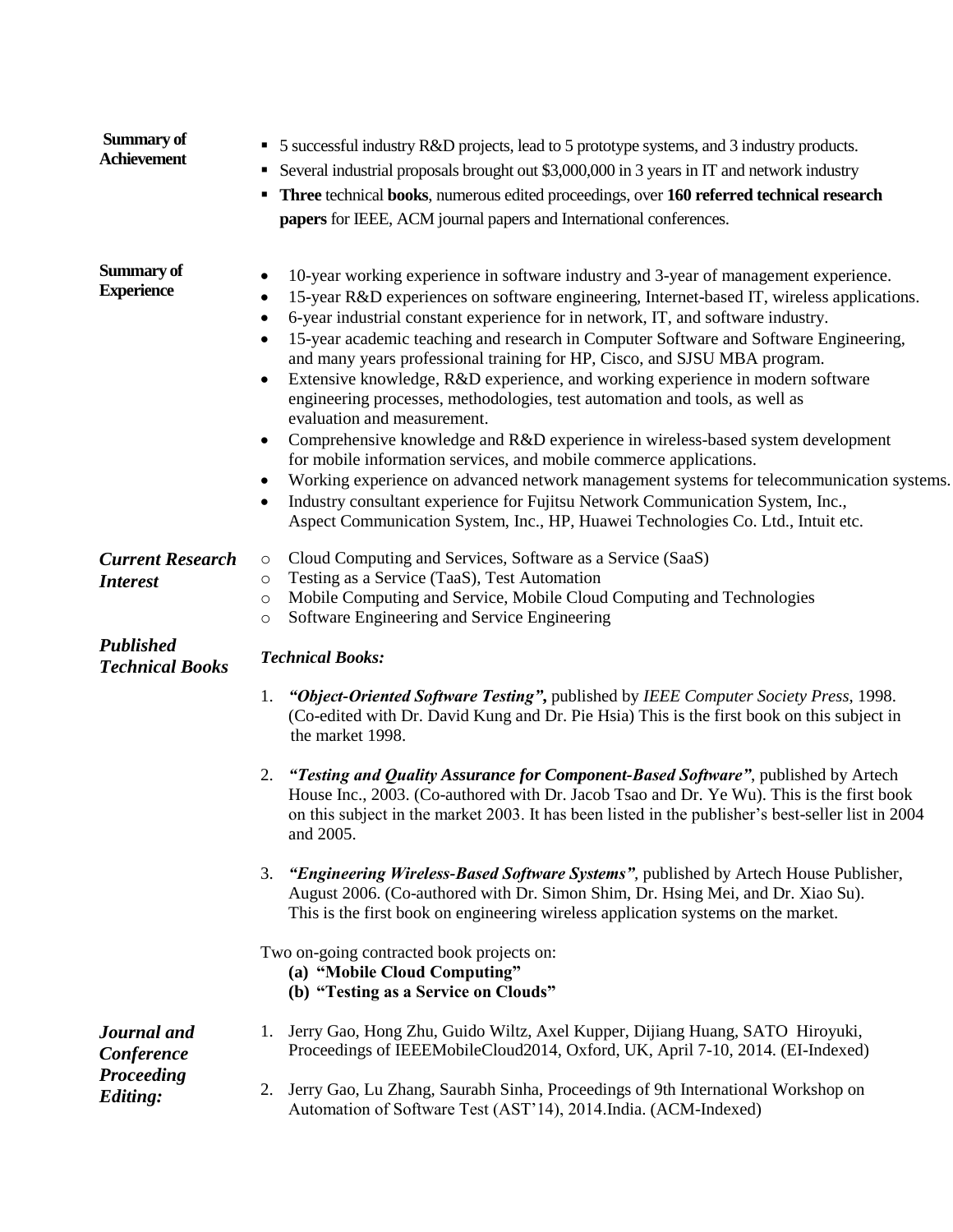- 3. Jerry Gao, Haping Xu, Yan Bai, and George Roussos, International Journal of Software Engineering and Knowledge Engineering, Special Issue on Mobile Cloud Computing and Services, To be published in 2014.
- 4. Co-Editor for the Proceedings of IEEE International Symposium on Mobile Computing, Cloud Service and Engineering (MobileCloud2013), March 25-28, 2013, San Francisco, USA. IEEE Computer Society Press.
- 5. Co-Editor for the Proceedings of IEEE 7th International Symposium on Service-Oriented System Engineering (SOSE2013), March, 2013. IEEE Computer Society Press.
- 6. Co-Editor for the Proceedings of IEEE 6<sup>th</sup> International Symposium on Service-Oriented System Engineering (SOSE2011), Irvine, US, December, 2011, IEEE Computer Society Press.
- 7. Hong Zhu and Jerry Gao, Special Issue: "**Service-Oriented System Engineering – An Emerging Engineering Discipline**", International Journal of Software and Informatics, Volume 7, Issue 2, 2013.
- 8. Shi-Kuo Chang, Jerry Gao and Paolo Nesi , Special Issue: **In Memory of Dan Cooke**; International Journal of Software Engineering and Knowledge Engineering (IJSEKE), December, 2011. (CSI/ISIA/CMCI/INSPEC/CA)
- 9. Co-Editor (with Henry Muccini and Xiaoying Bai) for a special issue on "Software test automation practice and standardization", **International Journal of Software Engineering and Knowledge Engineering (IJSEKE)**, December, 2011. (CSI/ISIA/CMCI/INSPEC/CA)
- 10. Co-Editor for the proceedings of **The IEEE Sixth International Symposium on Service-Oriented System Engineering (IEEESOSE2011),** 2011.
- 11. Co-Editor for the processing of the 23rd International Conference on Software Engineering and Knowledge Engineering (SEKE2011), 2011, USA.
- 12. Co-Editor for the proceedings of **The 7th International Workshop on Mobile Commerce and Healthcare Services (WMCS2011),** September 21-23, 2011, Hualien, Taiwan.
- 13. Co-Editor for the proceedings of **The 6th International Workshop on Mobile Commerce and Services (WMCS2010),** May 12-13, 2010, Hualien, Taiwan.
- 14. Co-Editor for a special issue on **Software Test Automation, Advances in Software Engineering,** Vol. 2010, Article ID 163746, 2010. doi:10.1155/2010/163746. http://www.hindawi.com/journals/ase/contents.html
- 15. Co-Editor for the proceedings of **The Twenty-Second International Conference on Software Engineering and Knowledge Engineering (SEKE 2010)**, San Francisco, USA.
- 16. Co-Editor of Proceedings of International Workshop on Software Test Automation, Practice, and Standardization, Conjunction in SEKE2010, July, 2010, USA.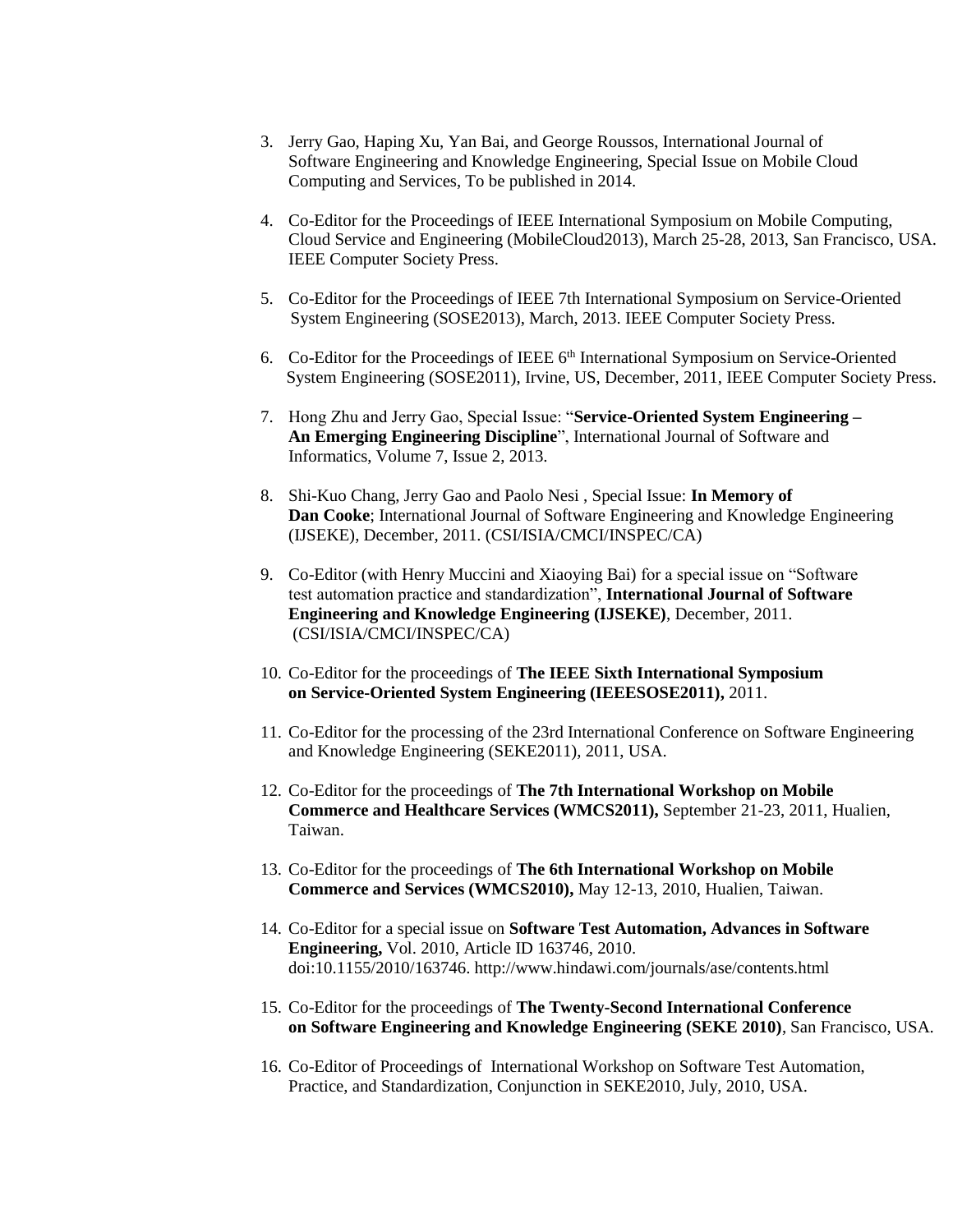- 17. Co-Editor of the Proceeding of IEEE sixth International Workshop on Mobile Commerce and Service (WMCS2010), Taiwan, 2010.
- 18. Co-Editor for the Proceedings of **The 5th International Workshop on Mobile Commerce and Services (WMCS2009),** June 4-6, 2009, Qingdao, China.
- 19. Co-Editor for the Proceedings of the 21th International Conference on Software Engineering and Knowledge Engineering (SEKE'09), July 1-3, 2009, Boston, USA.
- 20. Co-Editor for the Proceedings for the Fifth International workshop on Mobile Commerce and Services (WMCS2009), Qingdao, China, June 4-6, 2009.
- 21. Co-Editor for the Proceedings the Second International Workshop on Engineering of Mobile-Based Applications and Network Systems (EMOBS2009), Seattle, USA, July, 2009.
- 22. Co-Editor for the proceedings of **The 4th International Workshop on Mobile Commerce and Services (WMCS2008)**, Kunming, China, May 25-28.
- 23. Co-Editor for the proceedings for the Twentieth of International Conference on Software Engineering and Knowledge Engineering (SEKE'08), San Francisco, USA, July, 2008.
- 24. Co-Editor for the proceedings of the Four International Workshop on Mobile Commerce and Services, at Kunming, China, in May 2008.
- 25. Co-Editor for the Special Issue on Testing and Quality Assurance for Component-Based Software for the **International Journal of Software Engineering and Knowledge Engineering**. This special issue was published in Volume 17, No. 3, 2007. (CSI/ISIA/CMCI/INSPEC/CA)
- 26. Co-Editor for the Special Issue on Mobile Commerce and Services in **Journal for Theoretical and Applied Electronic Commerce Research**. This special issue was published in Volume 2/Issues 2, August 2007. (INSPEC/ISJ/DOAJ/LD/DBLP/ACMPortal/SciELO/CSA/PROQUEST/EBSCO /SCOPUS/DIALNET)
- 27. Co-Editor for the proceedings for the First International Workshop on Engineering Wireless-Based Systems and Applications (EMOBS2007), Beijing, July, 2007.
- 28. Co-Editor for the proceedings for the First International Workshop on Software Testing for Emerging Technologies (TEST'07), Beijing, July, 2007.
- 29. Co-Editor for the proceedings for the Nineteenth International Conference on Software Engineering and Knowledge Engineering (SEKE'07), Boston, USA, July, 2007.
- 30. Jerry Gao, Sami Beydeda, "Featured topic: Testing and quality assurance for component-based systems", INTERNATIONAL JOURNAL OF SOFTWARE ENGINEERING AND KNOWLEDGE ENGINEERING, Volume 17, Issue 3, 2007.
- 31. Co-Editor for the proceedings for the First International Workshop on Engineering Wireless-Based Systems and Applications (EMOBS2007), Beijing, July, 2007.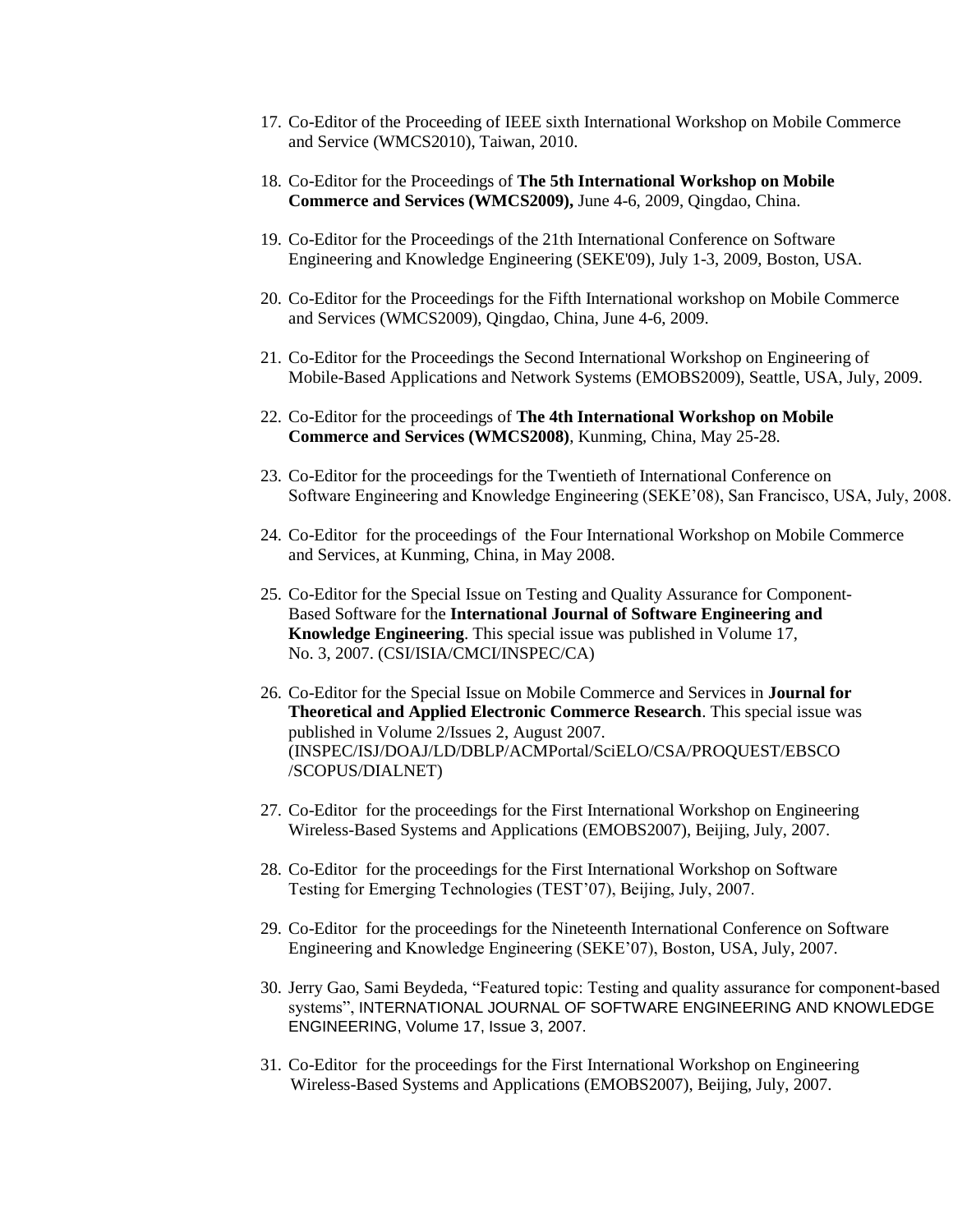- 32 .Co-Editor for the Proceedings of First International Workshop on Evaluation and Evolution Of Component Composition (EECC 2006), San Francisco, USA, July 5-7, 2006.
- 32. Co-Chair for the Second International Workshop on Testing and Quality Assurance for Component-Based Software (TQACBS'2006) in conjunction with COMPSAC 2006, Chicago, USA, and September. 18-21, 2006.
- 33. Co-Editor for the Special Issue on **Wireless Commerce and Services in Journal of E-Commerce Research and Application**, published in 2005.
- 34. Co-Editor for the Proceedings of **Second IEEE International Workshop on Wireless Commerce and Services**, Published by IEEE Computer Society, in July 2005. (EI-Index)

.

- 35. Co-Editor for the Proceedings of the **Eighth International Conference on Young Computer Scientists (ICYCS 05)**, published in Sept. 2005.
- 36. Co-Editor for the Proceedings ofor the First International Workshop on Testing and Quality Assurance for Component-Based Software (TQACBS'2005) in conjunction with COMPSAC 2005, Edinburgh, Scotland, July 25-28.
- 37. Jerry Gao, Xiaoying Bai, W. T. Tsai, Tadahiro Uehara, "Mobile App Testing A Tutorial", *IEE Computer – Special Issue on Software Validation*, February, 2014. (SCI-Indexed, EI)
- 38. **Chuanqi Tao**, Bixin Li, Jerry Gao. "CIA-Based Regression Test Case Update For Component-Based Software," Submitted to Journal of Computers. [EI Index] 2013.
- 39. Xiaoying Bai, Muyang Li, Bin Chen, and Jerry Gao,Wei-Tek Tsai, "Cloud Testing: Architecture, Techniques, and Tools", Submitted to ACM Computing Survey, 2012.
- 40. **Chuanqi Tao**, Bixin Li, and Jerry Gao, "A model-based framework to support complexity analysis for component-based software", submitted to Information-An International Interdisciplinary Journal [**SCI** Index]
- 41. **Chuanqi Tao**, Bixin Li, Jerry Gao, "构件软件中可配置架构的 测试建模和复杂性分析", 已投电子学报 [E**I Index**]
- 42. [Chuanqi Tao,](http://www.informatik.uni-trier.de/~ley/pers/hd/t/Tao:Chuanqi.html) [Bixin Li,](http://www.informatik.uni-trier.de/~ley/pers/hd/l/Li:Bixin.html) Jerry Gao: "A Systematic State-Based Approach to Regression Testing of Component Software", [Journal of Software, 8\(](http://www.informatik.uni-trier.de/~ley/db/journals/jsw/jsw8.html#TaoLG13)3): 560-571 (2013). Academy Publisher , (EI-Index)
- 43. Chuan-Qi , Tao Bi-Xin Li, Jerry Gao, "Model-Based Change Impact Analysis for Component-Based Software", Journal of Software (in Chinese), 2013,
- 44. Siriphat Oumtrakul, Natharin Chanuntawaree, Jerry Gao, Hsing Mei, and Frank Zhang ", AdTouch: A 2D-Barcode Based Mobile Advertising Service System", **Journal of Internet Technology**, Vol. 13 No. 2, P.337-350 (2012/3), 2012.
- 45. Jerry Gao, Xiaoying Bai, W. T. Tsai, "Cloud-Testing Issues, Challenges, Needs and Practice", **Software Engineering: An International Journal (SEIJ),** Vol. 1,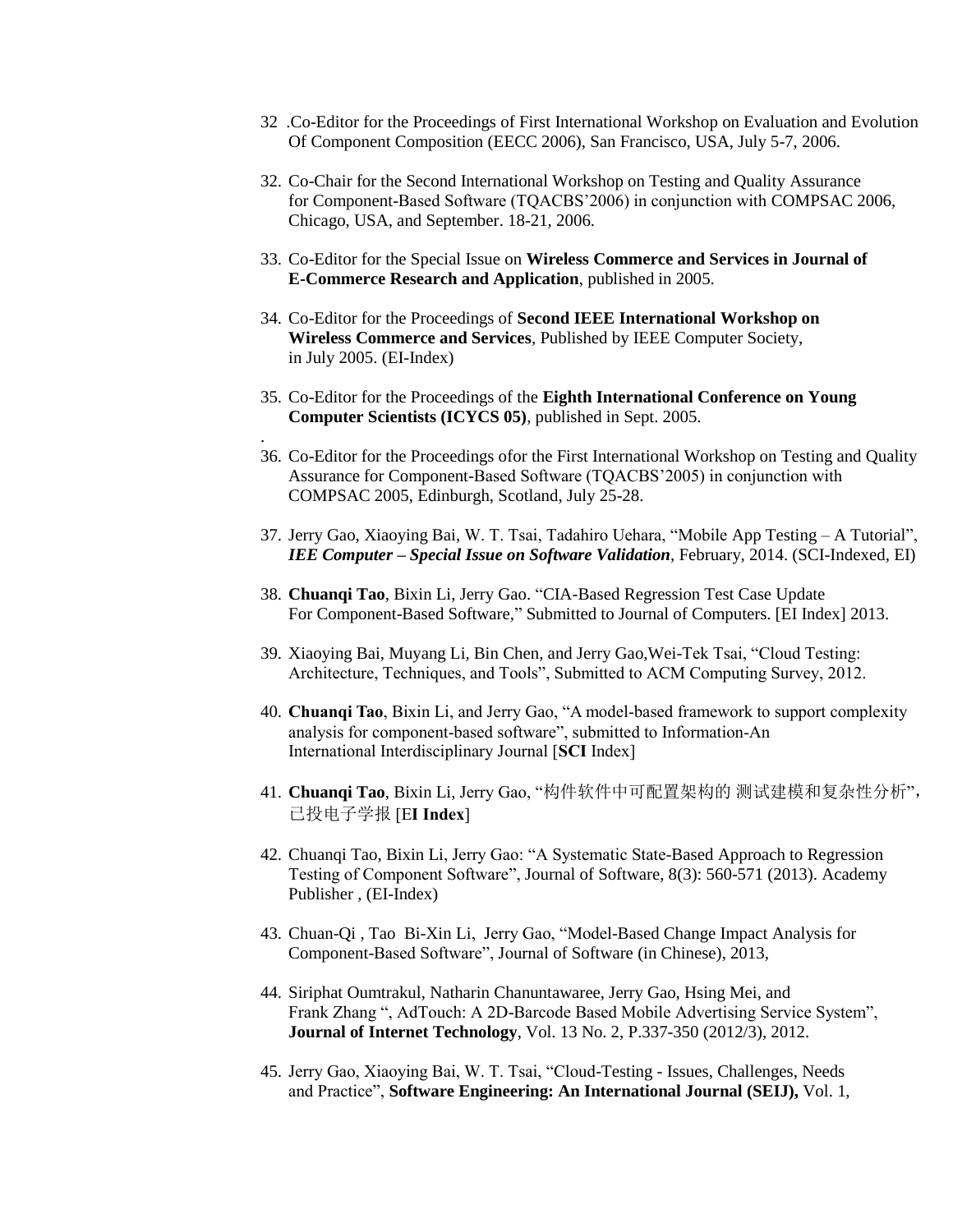September, 2011.

- 46. David Kuo, Daniel Wong, Jerry Gao, and Lee Change, "A 2D Barcode Validation System for Mobile Commerce", **International Journal of Handheld Computing Research,** April-June 2011, Vol. 2 and No. 2. (EI-Indexed)
- 47. Phillip Laplante, Fevzi Belli, Jerry Gao, Greg Kapfhammer, Keith Miller, W Eric Wong, Dianxiang Xu, "Software Test Automation", Advances in Software Engineering, 2010.
- 48. Jerry Gao and Angela Ji, "Building An Intelligent Mobile Advertising System" (Journal Version), **The International Journal of Mobile Computing and Multimedia Communications (IJMCMC)**, January, 2010.
- 49. Norav Jobanputra, Vijayendra Kullkarmi, Dinkar Rao, and Jerry Gao, "Emerging Security Technologies for Mobile User Accesses", Published by the electronic Journal on E-Commerce Tools and Applications (eJETA), January Issue, 2009.
- 50. Jerry Gao and Sami Beydeda, Special Issue on Component-Based Software Testing, **International Journal on Software Engineering and Knowledge Engineering,** 2007. (SCI)
- 51. Jerry Gao, Axel Küpper, **Special Issue on Mobile Commerce**, Editorial, **Journal for Theoretical and Applied Electronic Commerce Research**, August 2007,<http://www.jtaer.com/>
- 52. **Jerry Gao**, Axel Küpper, **Emerging Technologies for Mobile Commerce**, Editorial, Journal for Theoretical and Applied Electronic Commerce Research, August 2006, [http://www.jtaer.com/.](http://www.jtaer.com/)
- 53. **Jerry Zeyu Gao**., Jacky Cai, Min Li, and Sunitha Magadi Venkateshi, "**Wireless Payment – Opportunities, Challenges, and Solutions",**  Published by **High Technology Letters,** Vol. 12, ISSN 1006-6748, 2006**.** (EI-Index/SA/SCOPUS)
- 54. Jerry Gao and Ye Wu (Tutorial), "Testing Component-Based Software Issues, Challenges, and Solutions", Component-Based Systems. Published by Springer's Lecture Note in Computer Science (LNCS) 2004. (Citation count: 11 in Google Scholar). (SCI/DBLP, ZBlMath/CompuServe, core EI Compendex database, IO-Port, ACM Portal, Scopus, INSPEC)
- 55. Jerry Gao, Kamal Gupta, Shalini Gupta, and Simon Shim, "On Building Testable Software Components", Proceeding of International Conference on COTS-Based Software Systems (ICCBSS), Orlando, Feb. 2002. Published by Springer's Lecture Note in Computer Science (LNCS). (SCI/DBLP, ZBlMath/CompuServe, core EI Compendex database, IO-Port, ACM Portal, Scopus, INSPEC)
- 56. Harris Mohamed Yunos, **Jerry Gao,** Simon Shim, "Opportunities and Challenges in Wireless Advertising"**,** *IEEE Computer,* May 2003. (SCI, SSCI/INSPEC/CLI/BMT/ASTI/CA/AHCI)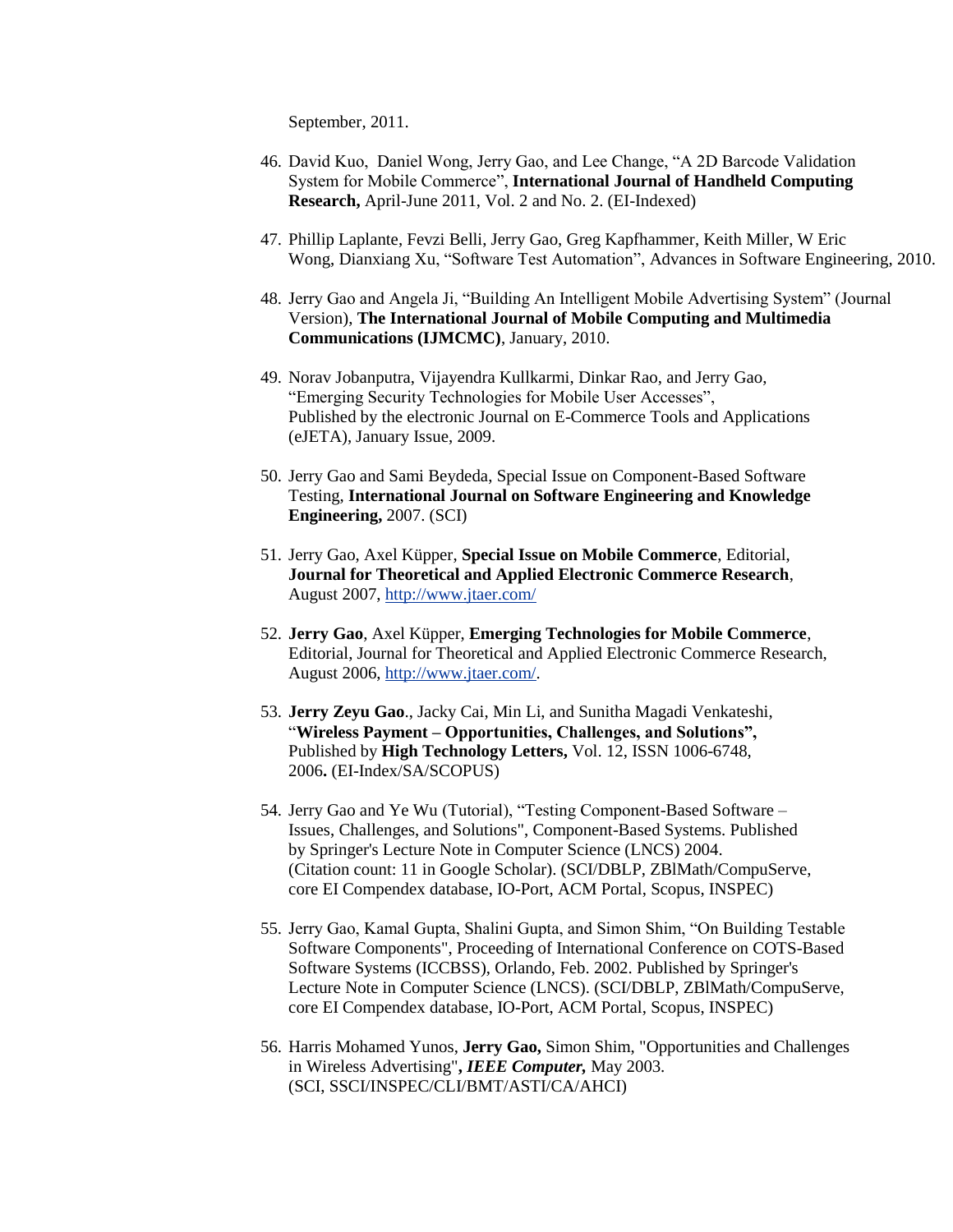- 57. **Jerry Gao**, et. al, "Managing Problems for Global Software Production Experience and Lessons", *Journal of Information Technology and Management*, issue 1, January 2002. (CSI/SSCI)
- 58. **Jerry Gao**, et. al, "Tracking Software Components", *Journal of Object-Oriented Programming*, August/September 2001. (CA/Data Processing Digest/INSPEC/SSCI)
- 59. S. Shim, V. Pendyala, M. Sundaram, and Jerry Gao, **Business to Business Electronic Commerce Frameworks**, Special issue on E-commerce in **IEEE Computer**, Vol. 33, No. 10, October, 2000. (SSCI/INSPEC/CLI/BMT/ASTI/CA/AHCI)
- 60. **Jerry Gao**, C. Chen, Y. Toyoshima, D. Leung, **"Engineering The Internet for Global Software Production"**, *IEEE Computer*, Vol. 32, No. 4, May 1999. (SCI-Indexed)
- 61. **Jerry Gao**, C. Chen, Y. Toyoshima, D. Kung, and P. Hsia, "Identifying polymorphism change and impact in OO software maintenance," *Journal of Software Maintenance: Research and Practice*, Vol. 8, No. 6, Nov./Dec, 1996. (AS/ASP/CSA/CCI/SCI/COMPENDEX)
- 62. D. Kung, **Jerry Gao**, P. Hsia, F. Wen, Y. Toyoshima, and C. Chen, "On regression testing of object-oriented programs," *Journal of Systems and Software*, Vol. 32, No. 1, pp. 21-40, Jan. 1996. (SCI/CR/CA/CSA/INSPEC).
- 63. D. Kung, **Jerry Gao**, P. Hsia, Y. Toyoshima, and C. Chen, "Class firewall, regression testing, and software maintenance of OO systems," *Journal of OO Programming*, pp.51-65, May 1995. (CA/Data Processing Digest/INSPEC/SSCI)
- 64. D. Kung, **Jerry Gao**, P. Hsia, Y. Toyoshima, C. Chen, Y. S. Kim, and Y. Song, "Developing an OO software testing and maintenance environment," *Communications of the ACM*, Vol. 38, No. 10, pp. 75-87, October 1995. (SCI/ GeoRef/Compendex/ABI/INSPEC)
- 65. P. Hsia, J. Samuel, **Jerry Gao**, D. Kung, Y. Toyoshima, and C. Chen, "A formal approach for scenario analysis," *IEEE Software,* Vol. 11, No. 2, pp. 33-41, March 1994. .(SCI/SSCI/INSPEC/CLI/BMT/ASTI/CA/AHCI)
- 66. Kung, Chen-Ho, Pei Hsia, Jerry Gao, and David C. Kung. "Specification and Verification." Journal of Object-Oriented Programming, (1990): 13-19.
- 67. Xiaoying Bai, Jerry Gao, and Wei-Tek Tsai, "Cloud Scalability Measurement and Testing", Collected in the book, titled as "Software Testing in the Cloud: Perspectives on an Emerging Discipline (by Scott Tilley and Tauhida Parveen), 2013.
- 68. Jerry Gao, Jacky Cai, "Wireless Payment and Systems", Collected in the book, titled as "**Handbook on Mobile and Ubiquitous Computing: Innovations and Perspectives**", which is published by the American Scientific Publishers in 2011.
- 69. Magdalene Ting **and Jerry Gao,** "Web-based Authoring Tool for e-Salesman System", Proceedings of the 2005 **IFIP International Conference on Embedded And Ubiquitous Computing (EUC-05)**, Nagasaki, Japan, 6-9 December 2005. Published by Springer's Lecture Note in Computer Science **(LNCS)**.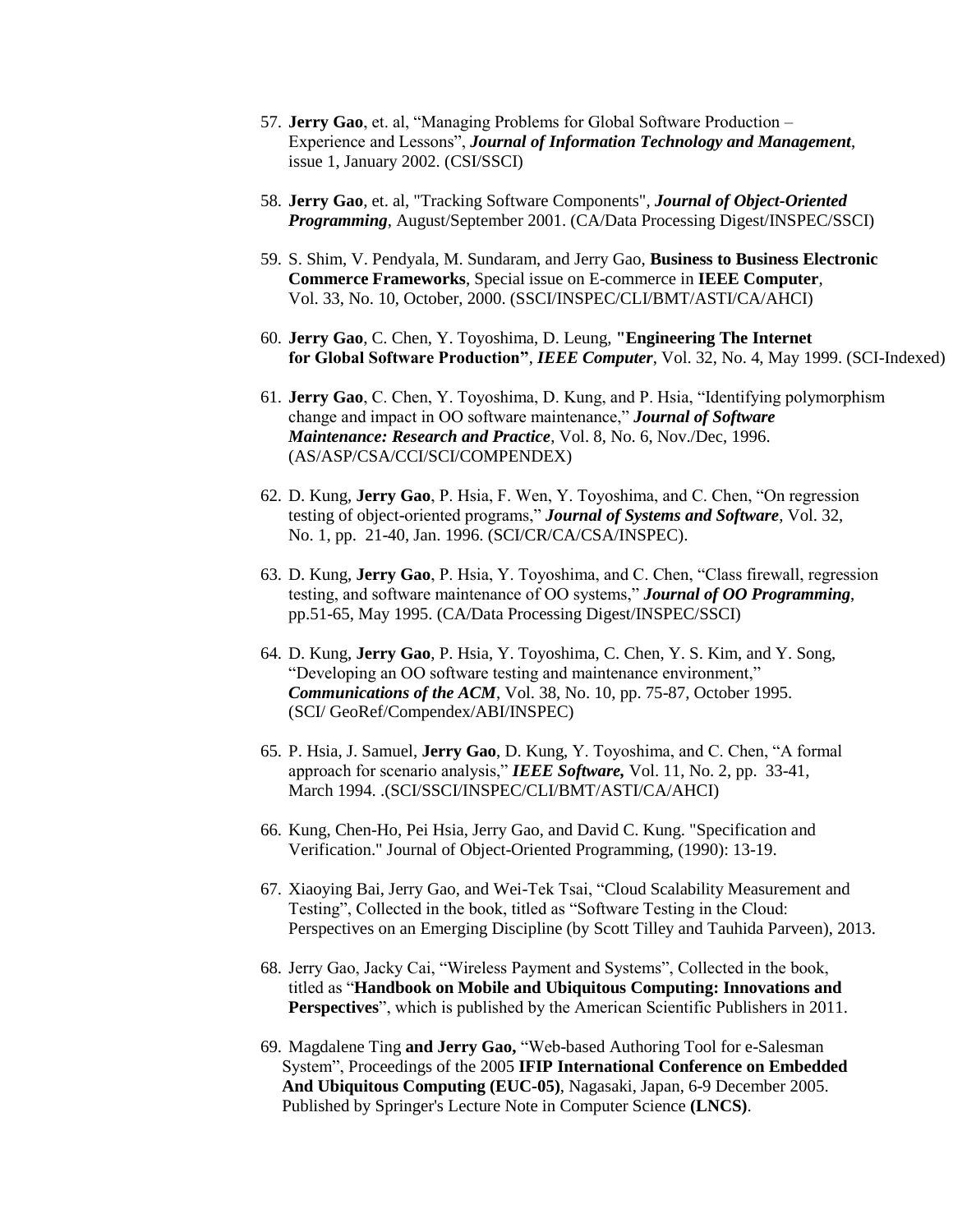- *69. Jerry Gao*, Kamal Gupta, Shalini Gupta, and Simon Shim, "On Building Testable Software Components", **Proceeding of International Conference on COTS-Based Software Systems (ICCBSS)**, Orlando, Feb. 2002. Published by Springer's Lecture Note in Computer Science **(LNCS)**.
- 70.D. Kung, **Jerry Gao**, P. Hsia, C. Chen, and Y. Toyoshima, "A test strategy for object oriented systems," Collected in the book, titled as "**Object-Oriented Software Testing**",  **IEEE Computer Society Press**, 1998. (EI-Index)
- 71. D. Kung, **Jerry Gao**, P. Hsia, Y. Toyoshima, C. Chen, Y. S. Kim, and Y. Song, "Developing an OO software testing and maintenance environment," Collected in the book, titled as "Object-Oriented Software Testing", IEEE Computer Society Press, 1998. (EI-Index)
- 72. D. Kung, **Jerry Gao**, P. Hsia, C. Chen, and Y. Toyoshima, "Change impact identification in object-oriented software maintenance," Collected in the book, titled as "**Software Change Impact Analysis**" (Edited by Robert S. Arnold and Shawn A. Bohner), IEEE Computer Society Press, 1996. (EI-Index)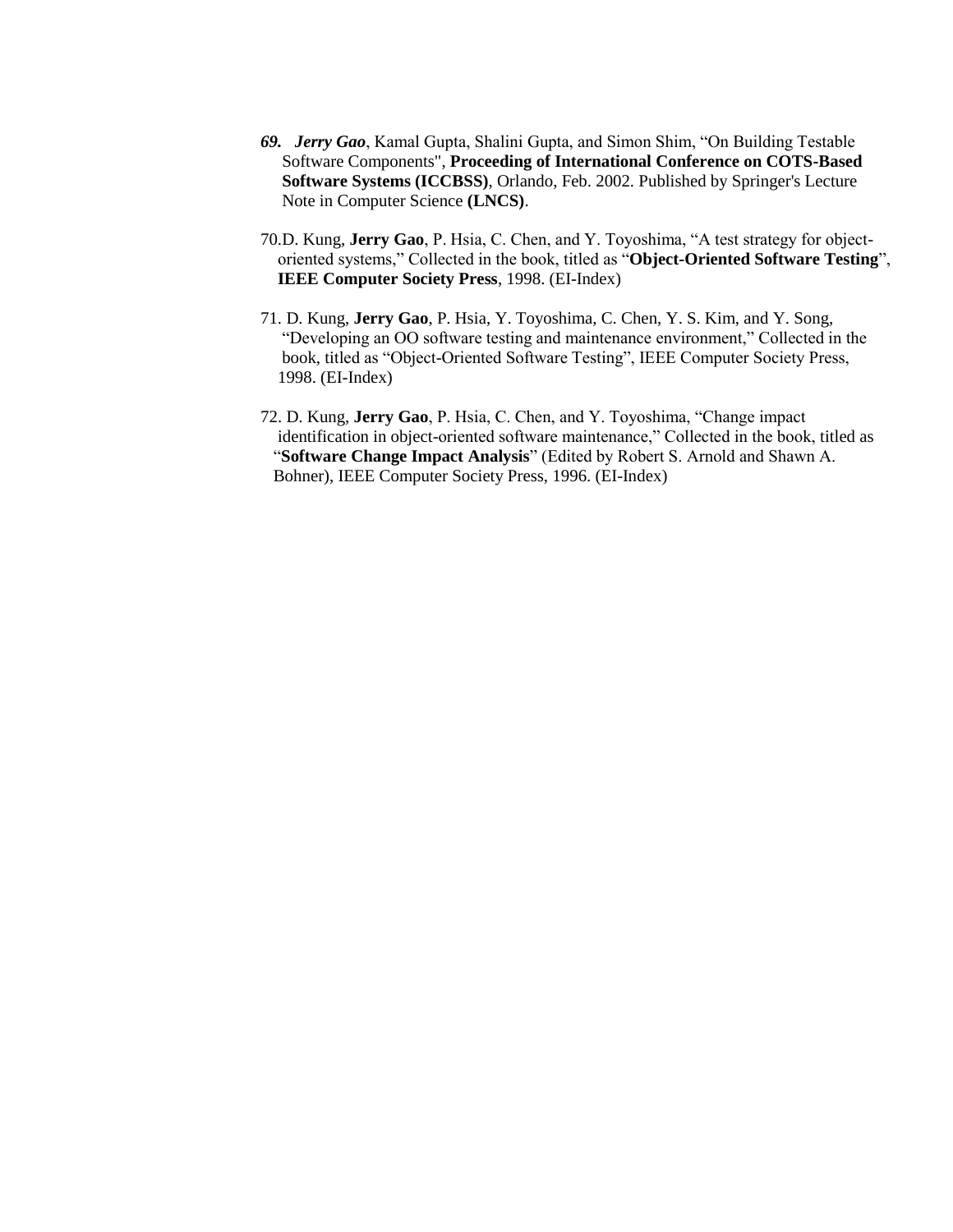**Research Papers in Referred International Conferences and Workshops**

73. Chih-Han Chu, Menghsi Wan, Yufan Yang, **Jerry Gao**, and Lei Deng, "Building on-demand marketing SaaS for Crowdsourcing", Proceedings of IEEE International Symposium on Creative Computing and Crowed Sourcing, Oxford, UK, April, 2014.

**------------------------------------------------------------------------------------------------------------**

- 74. Wei-Tek Tsai, Guanqiu Qi, Lian Yu, and **Jerry Gao**, "TaaS Design for Combinatorial Testing",Proceedings of IEEE Eighth International Conference on Software Security and Reliability, San Francisco, USA, 6/30-7/2/2014, IEEE Computer Society Press.
- 75. **Jerry Gao**, W.T. Tsai, Ray Paul, and Tadahior Uehara, "Mobile Testing as a Service (MTaaS) – Infrastructures, Challenges, Issues, and Needs", HASE 2014: 15th IEEE International Symposium on High Assurance Systems Engineering, Miami, Florida, USA: January 9 - 11, 2014. (EI-Indexed)
- 76. Lian Yu, Wei-Tek Tsai, **Jerry Gao** and Xin Wei, "Modeling and Analysis of Mobile Cloud Computing Based on Bigraph Theory," Proceedings of The 2nd IEEE International Conference on Mobile Cloud Computing, Services, and Engineering (MobileCloud2014), Oxford, UK, 2014.(EI-Indexed)
- 77. Mazedur Rahman, Samira Iqbal, **Jerry Gao**, and Shuyu Li, "Load Balancer as a Service in Cloud Computing," Proceedings of the IEEE Eighth IEEE International Symposium on Service-Oriented System Engineering (SOSE2014), Irvine, California, USA, 2014. (EI-Indexed)
- 78. **Jerry Gao**, Chih-Han Chu, Menghsi Wan, Yufan Yang and Lei Deng, "Building on-demand marketing SaaS for Crowdsourcing", IEEE International Symposium on Creative Computing, 2014. (EI-Indexed)
- 79. Zhengyi Le, Xiwen Zhang, **Jerry Gao**, "NemoAuth: A Mnemonic Multimodal Approach to Mobile User Authentication", IEEE TENCON2013, October 22-25, 2013, Xi'an, China. (EI-Indexed)
- 80. Chuanqi Tao, Bixin Li, and **Jerry Gao,** "Testing Configurable Architectures For Component-Based Software Using an Incremental Approach", Proceedings of 25th International Conference on Software Engineering and Knowledge Engineering (SEKE2013), Boston, USA, June 27 - June 29, 2013. (EI-Indexed)
- 81. Xiaoying Bai, Muyang Li, Xiaofei Huang, Wei-Tek Tsai, and **Jerry Gao**, "Vee@Cloud: the Virtual Test Lab on the Cloud", Automation of Software Testing (AST), May.  $18 \sim 19$ , 2013. (In conjunction with 35th International Conference on Software Engineering (ICSE'13), San Francisco, CA, USA, May 2013.
- 82. Ruay-Shiung Chang, **Jerry Gao**, Volker Gruhn, Jingsha He, George Roussos, Wei-Tek Tsai, "Mobile Cloud Computing Research – Issues, Challenges, and Needs", the proceedings of International Symposium on Mobile Cloud,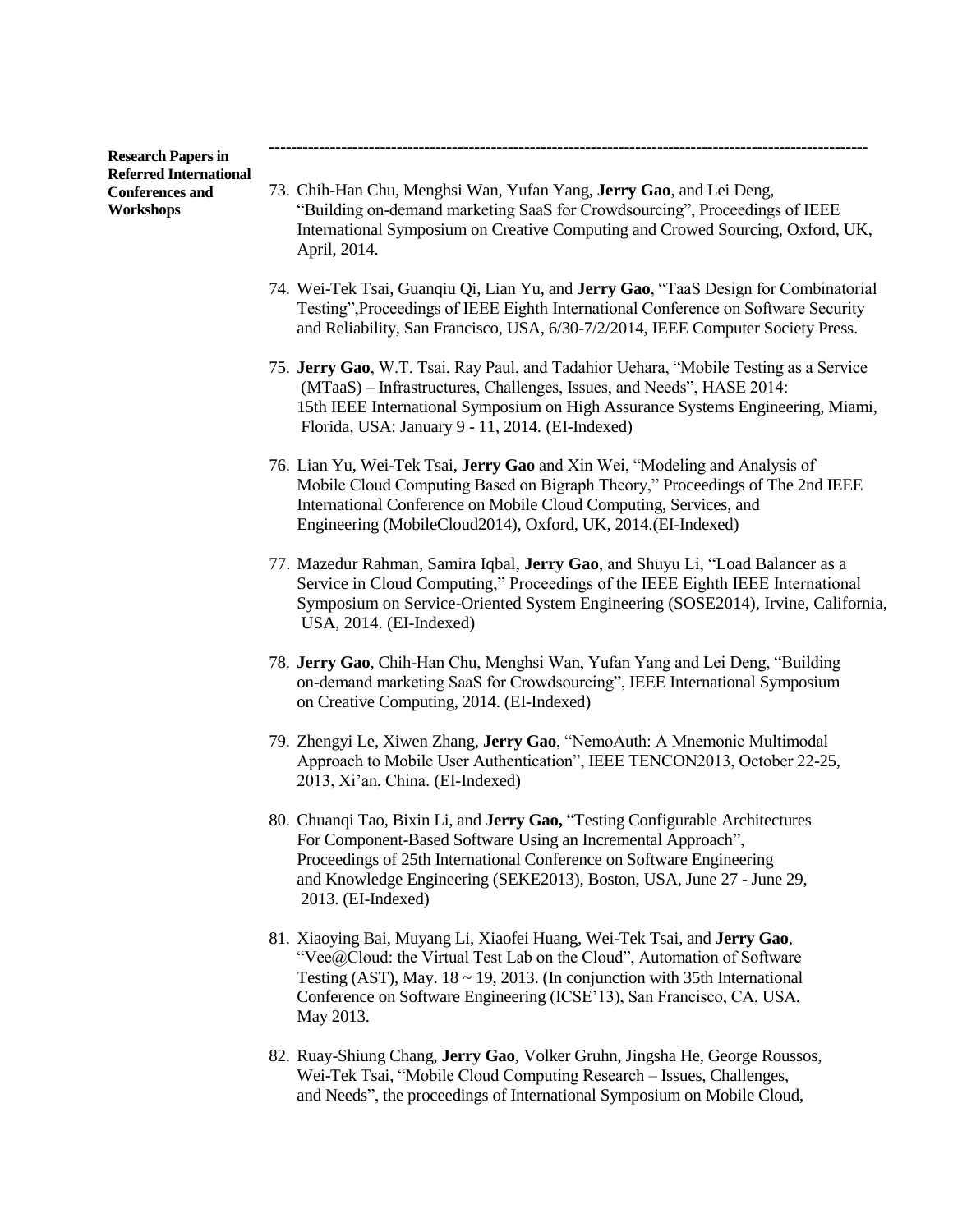Computing and Service Engineering, San Francisco Bay, California, March 25 - March 28, Hotel Sofitel, IEEE Computer Society Press, 2013.

- 83. **Jerry Gao,** Xiaoying Bai, W. T. Tsai, and , Tadahiro Uehara, "SaaS Testing on Clouds – Issues, Challenges, and Needs", the proceedings of International Workshop on Software Testing in the Cloud, San Francisco Bay, California, March 25 - March 28, 2013, Hotel Sofitel, IEEE Computer Society Press, 2013.
- 84. **Jerry Gao**, Xiaoying Bai, W. T. Tsai and Tadahiro Uehara, "Testing as a Service (TaaS) for SaaS Applications on Clouds", the proceedings of 7th International Symposium on Service Oriented System Engineering, March 25 - March 28, 2013, Hotel Sofitel, San Francisco Bay, USA.
- 85. Mazedur Rahman, **Jerry Gao**, and Wei-Tek Tsai, "Energy Saving Solutions in Mobile Cloud", the proceeding of IEEE International Conference on Cloud Engineering (IC2E), March 25-27, 2013, San Francisco, California, USA.
- 86. **Jerry Gao,** K. Manjula, R. Penmetsa, and E. Sumalatha, Xiaoying Bai, W. T. Tsai, and Tadahiro Uehara, "A Cloud-Based TaaS Infrastructure with Tools for SaaS Validation, Performance and Scalability Evaluation", Proceedings of IEEECloudCom2012, Taiwan, 2012.
- 87. Bixin Li, Chuanqi Tao, Jerry Gao, "Test Modeling and Complexity Analysis for Configurable Architecture in Component-Based Software", Proceedings of SAT2012. (EI-Index)
- 88. W. T. Tsai, Yu Huang, X. Bai, and Jerry Gao, "Scalable Architecture for SaaS", RTSOAA 2012. Proceedings of The Fifth IEEE International Workshop on Real-Time Service-Oriented Architecture and Applications, 2012.(EI-Indexed)
- 89. Jerry Gao, Pushkala Pattabhiraman, Xiaoying Bai and W. T. Tsai, "SaaS Performance and Scalability Evaluation in Clouds", Proceedings of the Sixth IEEE International Symposium on Service-Oriented System Engineering (SOSE2011), Irvine, California, USA, 2011. (EI-Indexed)
- 90. Xiaoying Bai, Muyang Li, Bin Chen, Jerry Gaoy and Wei-Tek Tsai, "Cloud Testing Tools ", Proceedings of the Sixth IEEE International Symposium on Service-Oriented System Engineering (SOSE2011), Irvine, California, USA, 2011. (EI-Indexed)
- 90. Chuanqi Tao, Jerry Gao, and Bixin Li, "Regression Testing of Component-based Software - A Systematic Practice based on State Testing", Proceedings of HASE2011, 2011. (EI-Indexed)
- 91. Jerry Gao, Jing Guan, Alex Ma, Xiaoying Bai, Chuanqi Tao, and David C. Kung, "Testing A Configurable Component-Based Software – Configuration Test Modeling and Complexity Analysis ", Proceedings of 23th International Conference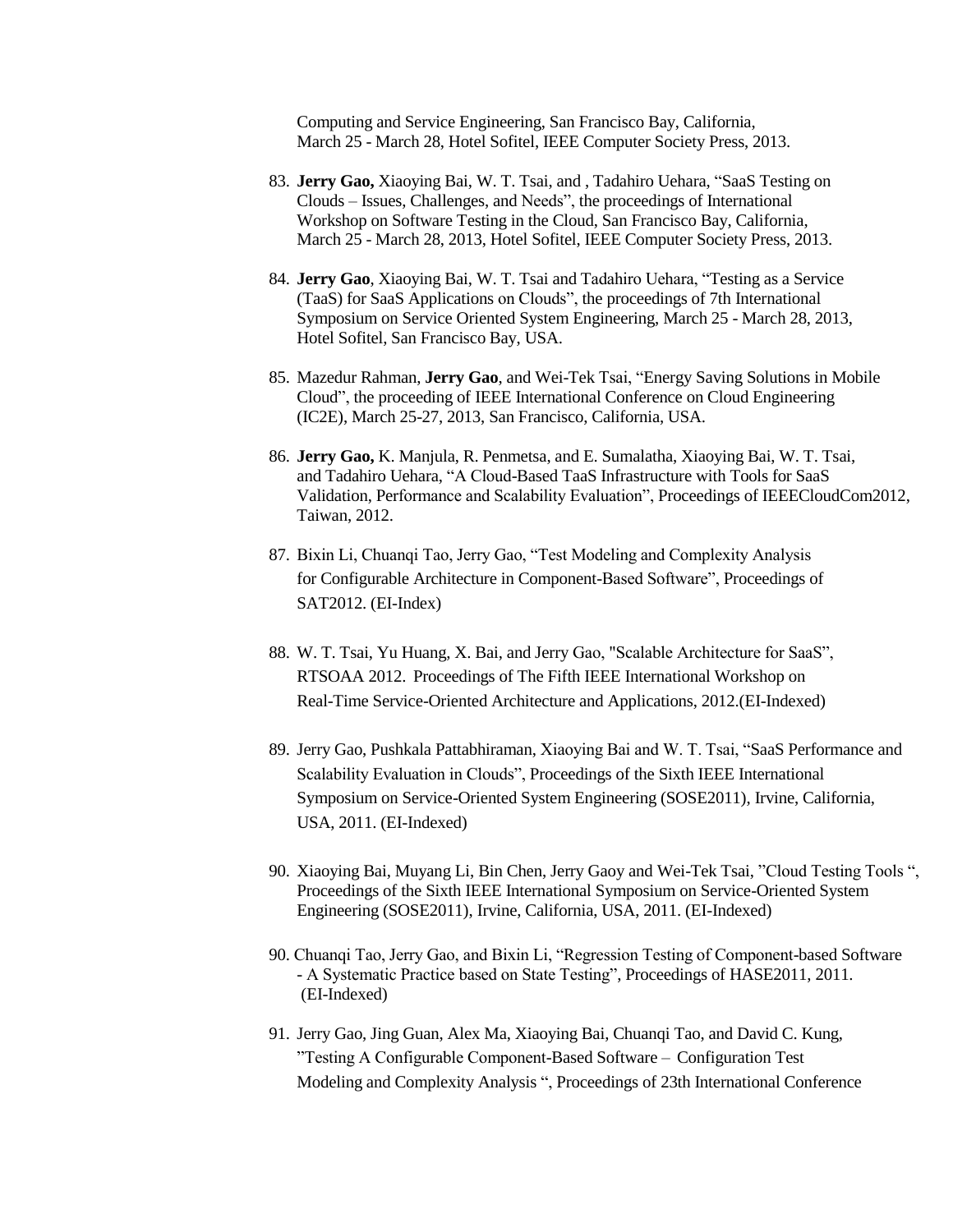on Software Engineering and Knowledge Engineering (SEKE2011), Miami, USA, July 7-9, 2011. (EI-Indexed)

- 92. Chuanqi Tao, Bixing Li, Jerry Gao, " A Model-based Approach to Regression Testing of Component-based Software ", Proceedings of 23th International Conference on Software Engineering and Knowledge Engineering (SEKE2011), Miami, USA, July 7-9, 2011. (EI-Indexed)
- 93. Siriphat Oumtrakul, Natharin Chanuntawaree, Jerry Gao, Hsing Mei, and Frank Zhang," AdTouch: A 2D-Barcode Based Mobile Advertising Service System", Proceedings of the Seventh International Workshop on Mobile Commerce and Healthcare Services (WMCS2011), LNCS, Springer, 2011.
- 94. David Kuo, Daniel Wong,,and Jerry Gao, Lee Chang,"A 2D Barcode Validation System for Mobile Commerce", Proceedings of the 5th International Conference on Grid and Pervasive Computing (GPC2010), LNCS, Springer, Hualian, Taiwan, May, 2010.(EI-Index)
- 95. Jerry Gao, Maulik Shah, Mihir Shah, Devarshi Vyas, Pushkala Pattabhiraman, Kamini Dandapani and Emese Bari, "Systematic Risk Assessment and Cost Estimation for Software Problems", The proceedings of The 21th International Conference on Software Engineering and Knowledge Engineering (SEKE09), San Francisco, July 1-3, 2009. .(EI-Indexed)
- 96. Jerry Gao Vijayendra Kulkarni, Himanshu Ranavat, Lee Chang, "A 2D Barcode-Based Mobile Payment System", Proceedings of the 3rd International Conference on Multimedia and Ubiquitous Engineering (MUE2009), published by IEEE Computer Society Press. This paper is received the best paper award from MUE2009. (EI-Index)
- 97. Jerry Gao, Hema Veeraragavathatham, Shailashree Savanur, and Jinchun Xia, "A 2D Barcode-Based Mobile Advertising System", The proceedings of The 21th International Conference on Software Engineering and Knowledge Engineering (SEKE09), Boston, USA, July 1-3, 2009. .(EI-Indexed)
- 98. Jerry Gao, Karen Kwok, and Todd Fitch, "Model-Based Test Complexity for Software Installation Testing", The proceedings of The 20th International Conference on Software Engineering and Knowledge Engineering (SEKE08), San Francisco, July 1-3, 2008. (EI-Indexed)
- 99. Jerry Gao, et al, "Building Testable Software Components A Systematic Approach and Its Experimental Results", The proceedings of The 20th International Conference on Software Engineering and Knowledge Engineering (SEKE08), San Francisco, July 1-3, 2008. (EI-Indexed)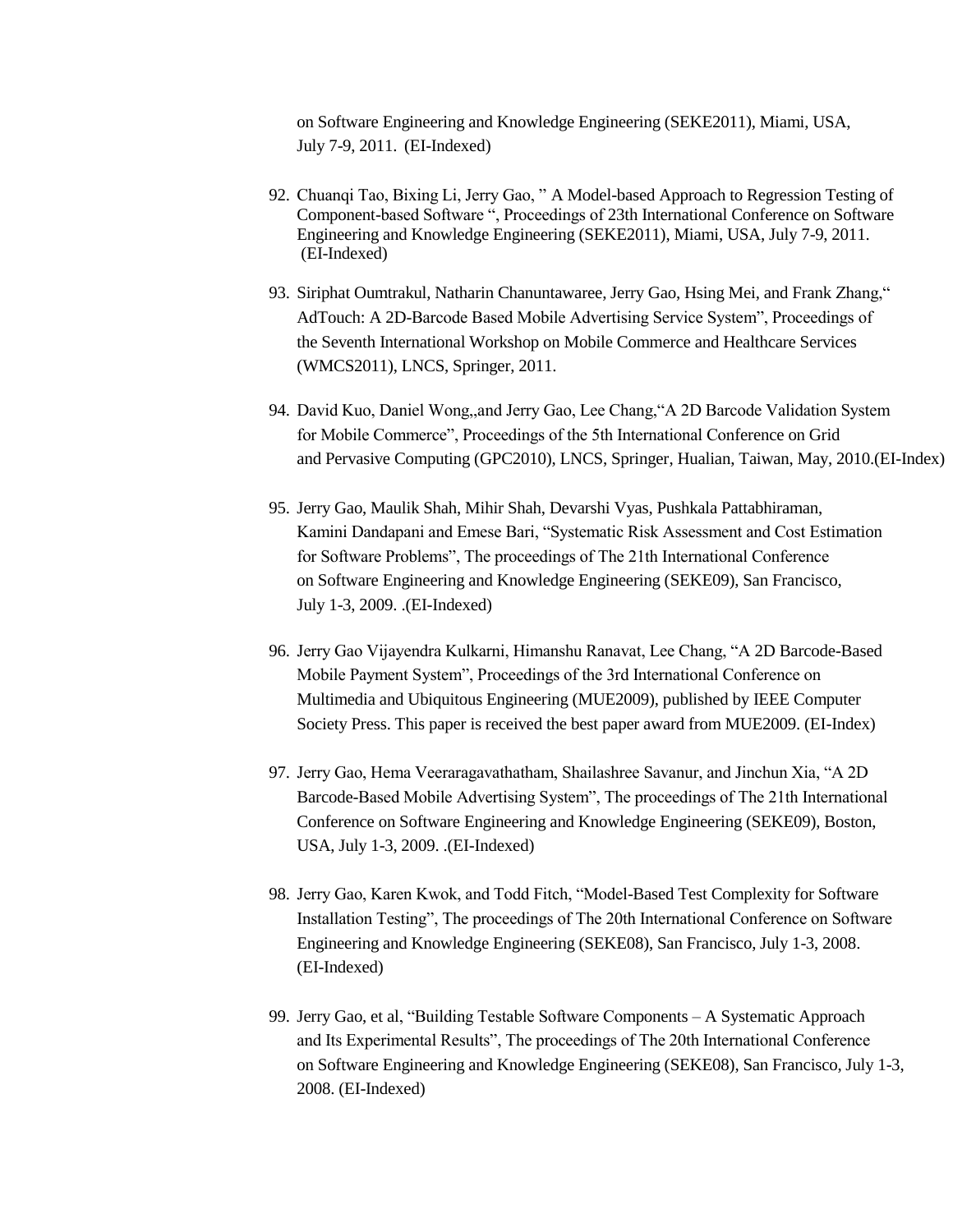- 100. Jerry Gao and Angela Ji, "SmartMobile-AD: An Intelligent Mobile Advertising System" (Conference Version), Proceedings of The Fourth International Workshop on Mobile Commerce and Services WMCS08. Proceedings of GPC-2008 Workshops, Kunming, China, May, 2008. IEEE Computer Society Press.(EI-Index)
- 101. Jerry Zeyu Gao, Lekshmi Prakash, and Rajini Jagatesan, "Understanding 2D-BarCode Technology and Applications in M-Commerce – Design and Implementation of A 2D Barcode Processing Solution", The First IEEE International Workshop on Engineering Mobile-Based Systems and Applications (EMOBS2007), Beijing, July, 2007. Published in the in the proceedings of the 31st Annual International Computer Software and Applications Conference (COMPSAC2007). (EI-Index)
- 102. Jerry Gao, "Model-Based Software Testing", ASQ Silicon Valley, 2007.
- 103. Jerry Gao, Karen Kwok, and Todd Fitch, "Modeling and Analysis for Software Installation Testing – A Model-Driven Approach", The Proceeding of The Role of Software Architecture for Testing and Analysis (ROSATEA 2007), Boston, USA, July 9-11, 2007. (Published in Springer's lecture notes (LNCS)). (EI-Index)
- 104. Jerry Gao, Sujana Tirumalasetti, Chien-Pin Hsu, Yip Cheong, Anne Colendich and Todd Fitch, "Toward Modeling and Analysis for Software Installation Testing", The Proceeding of Nineteenth International Conference on Software Engineering and Knowledge Engineering (SEKE'07), Boston, USA, July 9-11, 2007. (EI-Indexed)
- 105. Jerry Gao, Yumei Wu, Lee Chang, and Sigurd Meldal, "Measuring Component-Based Systems Using a Systematic Approach and Environment", The Second IEEE Symposium on SOA-Based System Engineering (IEEESOSE'06 – EI-Index), Shanghai, China, October, 2006. (Citation count: 3 in Google Scholar)
- 106. Jerry Gao, Deepa Gopinathan and Quan Mai, "A Systematic Regression Testing Method and Tool For Software Components", Proceedings of 30<sup>th</sup> Annual 30th International Computer Software and Applications Conference (COMPSAC2006) (EI - Index), Chicago, September 18-21, 2OO6. Published by IEEE Computer Society Press.
- 107. W. T. Tsai, Jerry Gao, Xiao Wei, and Yinong Chen, "Testability of Software in Service-Oriented Architecture", Proceedings of the 30th Annual International Computer Conference on Software and Applications (COMPSAC2006 – EI-Index), Chicago, September 18-21, 2OO6. Published by IEEE Computer Society Press.
- 108. Jerry Gao, Gauri Durve, Sirisha Alam, and Simon Shim, "Wireless-Based Multimedia Messaging System", The Proceedings of The Third IEEE International Workshop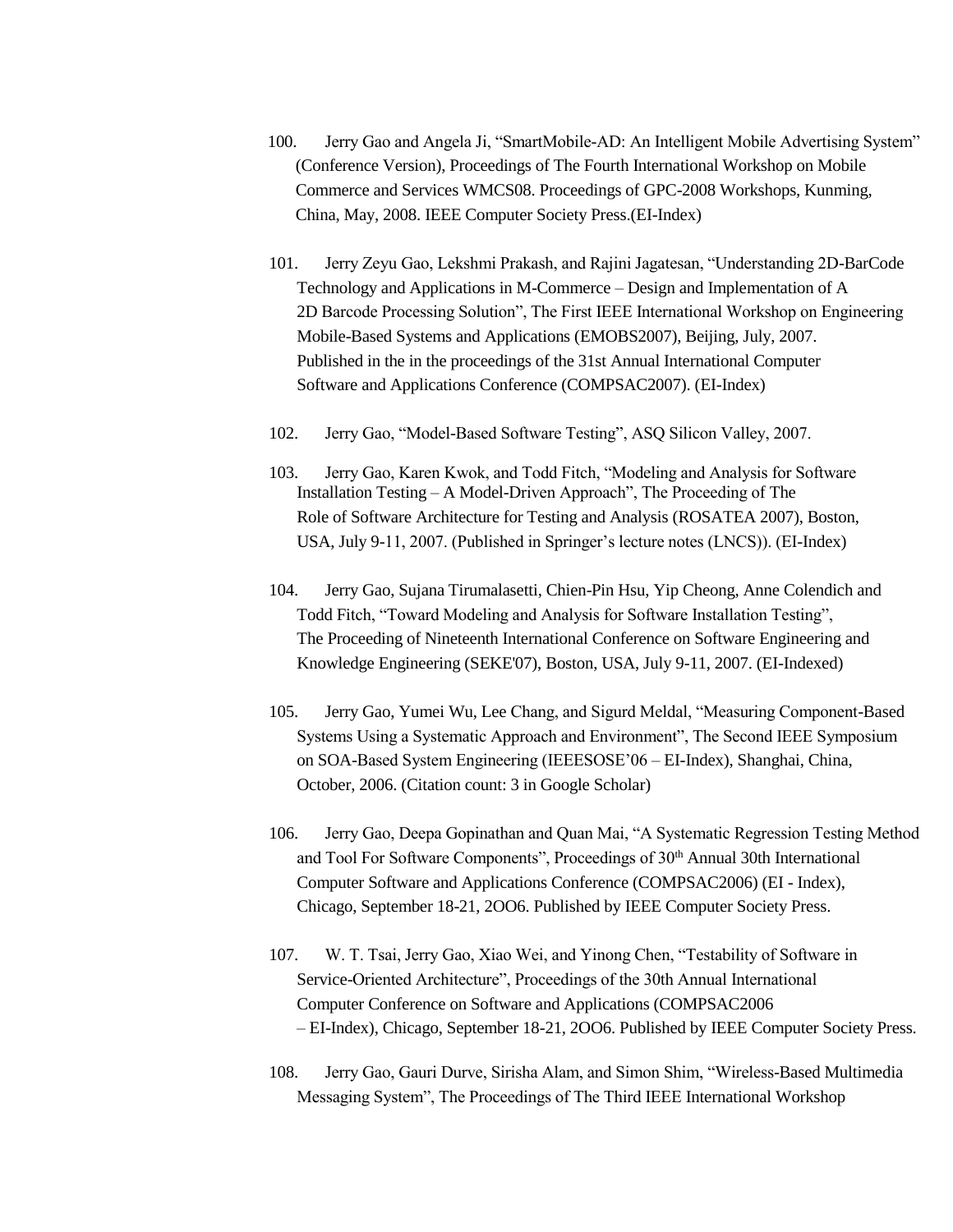on Mobile Commerce and Services (WMCS06), San Francisco, June 26-29, 2006. IEEE Computer Society Press, 2006. (EI-Index)

- 109. Jerry Gao, Jacky Cai, Kiran Patel, Simon Shim, "A Wireless Payment System", Proceedings of The 2nd International Conference on Embedded Software and Systems (ICESS'05), Xian, China, December, 16-18, 2005. Published by IEEE Computer Society Press. (EI-Index)
- 110. Jerry Gao, Li Ming, Sunita MV, and Jacky Cai, "Wireless Payment", Proceedings of the 8 the International Conference for Young Computer Scientists (ICYCS'05), Beijing, Sept. 20-22, 2005.
- 111. Jerry Gao, et al, "P2P-Paid: A Wireless Payment System on Mobile Phones", Proceedings of the Second IEEE International Workshop on Wireless Commerce and Services, Munich, Germany, July 18-19, 2005. IEEE Computer Society Press. (EI-Index)
- 112. Magdalene Ting and Jerry Gao, "Web-based Authoring Tool for e-Salesman System", Proceedings of the 2005 IFIP International Conference on Embedded And Ubiquitous Computing (EUC-05), Nagasaki, Japan, 6-9 December 2005. Published by Springer's Lecture Note in Computer Science (LNCS). (SCI/DBLP, ZBlMath/CompuServe, core EI Compendex database, IO-Port, ACM Portal, Scopus, INSPEC)
- 113. Jerry Gao and Ming-Chih Shih, "A Component Testability Test Model for Verification and Measurement", The First International Workshop on Testing and Quality Assurance for Component-Based Systems (TQACBS05 – EI-Index), Edinburgh, Scotland, July 25-28, 2005. IEEE Computer Society Press.
- 114. Jerry Gao, Raquel Espinoza, and Jingsha He, "Testing Coverage Analysis for Software Component Validation", Proceedings of 29th Annual International Computer Software and Applications Conference (COMPSAC 2005) (EI Index), Edinburgh, Scotland, July 26-28, 2005. Published by IEEE Computer Society Press.
- 115. Jerry Ze Gao and Y Wu, (Tutorial) Testing Component-Based Software-Issues, Challenges, and Solutions, Proceedings of ICCBSS 2004, Lecture Notes in Computer Science, 2004 – Springer. ICCBSS 2004, LNCS 2959.
- 116. Jerry Gao, Chandra S. Ravi, and Espinoza Raquel, "Measuring Component Performance Using A Systematic Approach and Environment", TECOS 2004 - Net.ObjectDays 2004, Proceedings of The First International Workshop – Testing Component-based Systems, September 27-30, 2004, Erfurt, Germany.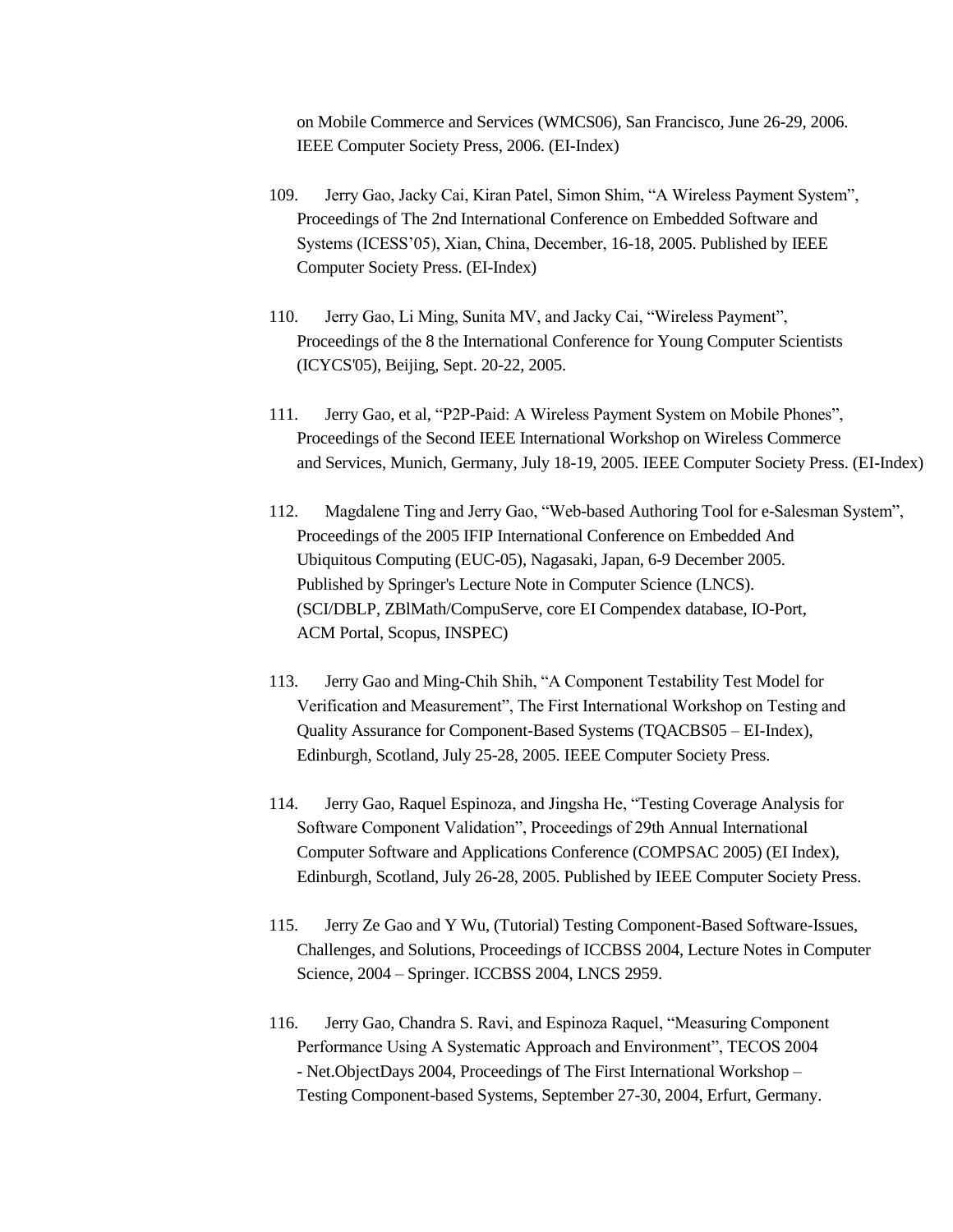(Published by Lecture Notes in Informatics – ISBN 3-88579-387-3, [http://subs.emis.de/LNI/Proceedings/Proceedings58.html\)](http://subs.emis.de/LNI/Proceedings/Proceedings58.html). (SCI/DBLP, ZBlMath/CompuServe, core EI Compendex database, IO-Port, ACM Portal, Scopus, INSPEC)

- 117. Jerry Gao, Mansi Modak, Satyavathi Dornadula, Simon Shim, "Mobile Jabber IM: A Wireless-Based Text Chatting System", Proceedings of IEEE E-Commerce Technology, July 6-9, 2004, San Diego, California, USA. Published by IEEE Computer Society Press. (EI-Index)
- 118. jerry Gao, Lahary Ravuri, Bharghavi Shree, and Simon Shim, "A Wireless-Based Virtual Salesman System", Proceedings of IEEE CONSUMER COMMUNICATIONS AND NETWORKING CONFERENCE (CCNC 2004), Las Vegas, U.S.A, January 6-8, 2004. Published by IEEE Computer Society Press. (EI-Index)
- 119. Magdalene P. Ting, Vishal Seth, and Jerry Gao, "The e-SalesMan System", Proceedings of IEEE International Conference on Information Technology: Coding and Computing", Las Vegas, NV, U.S.A, April 5-7, 2004. Published by IEEE Computer Society Press. (EI-Index)
- 120. William Korbe, Valerie Stanton, and Jerry Gao, "iES: An Intelligent Electronic Sales Platform", Proceedings of International Conference on E-Commerce Research (ICECR2003). Dallas Texas, Oct. 23-26, 2003.
- 121. Vishnu S. Pendyala, Simon Shim, and Jerry Z. Gao, "An XML Based Framework for Enterprise Application Integration", proceedings of IEEE International Conference on E-Commerce (CEC2003), Newport Beach, California, June 24-27, 2003. Published by IEEE Computer Society Press. (EI-Index)
- 122.Jerry Gao, Eugene Zhu, and Simon Shim, "SVG-Based Web Publishing Experience and Comparison", Proceeding of SPIE Internet Image IV, Santa Clara, January 2003.

123. S Shim, Y Wang, IC Chane, JZ Gao, YJ Lee, "Template-based synchronized multimedia integration language authoring tool", Electronic Imaging, 134-142. 2002

124.Jerry Gao, Kamal Gupta, Shalini Gupta, and Simon Shim, "On Building Testable Software Components", Proceeding of International Conference on COTS-Based Software Systems (ICCBSS), Orlando, Feb. 2002. Published by Springer's Lecture Note in Computer Science (LNCS). (SCI/DBLP, ZBlMath/CompuServe, core EI/Compendex database, IO-Port, ACM Portal, Scopus, INSPEC)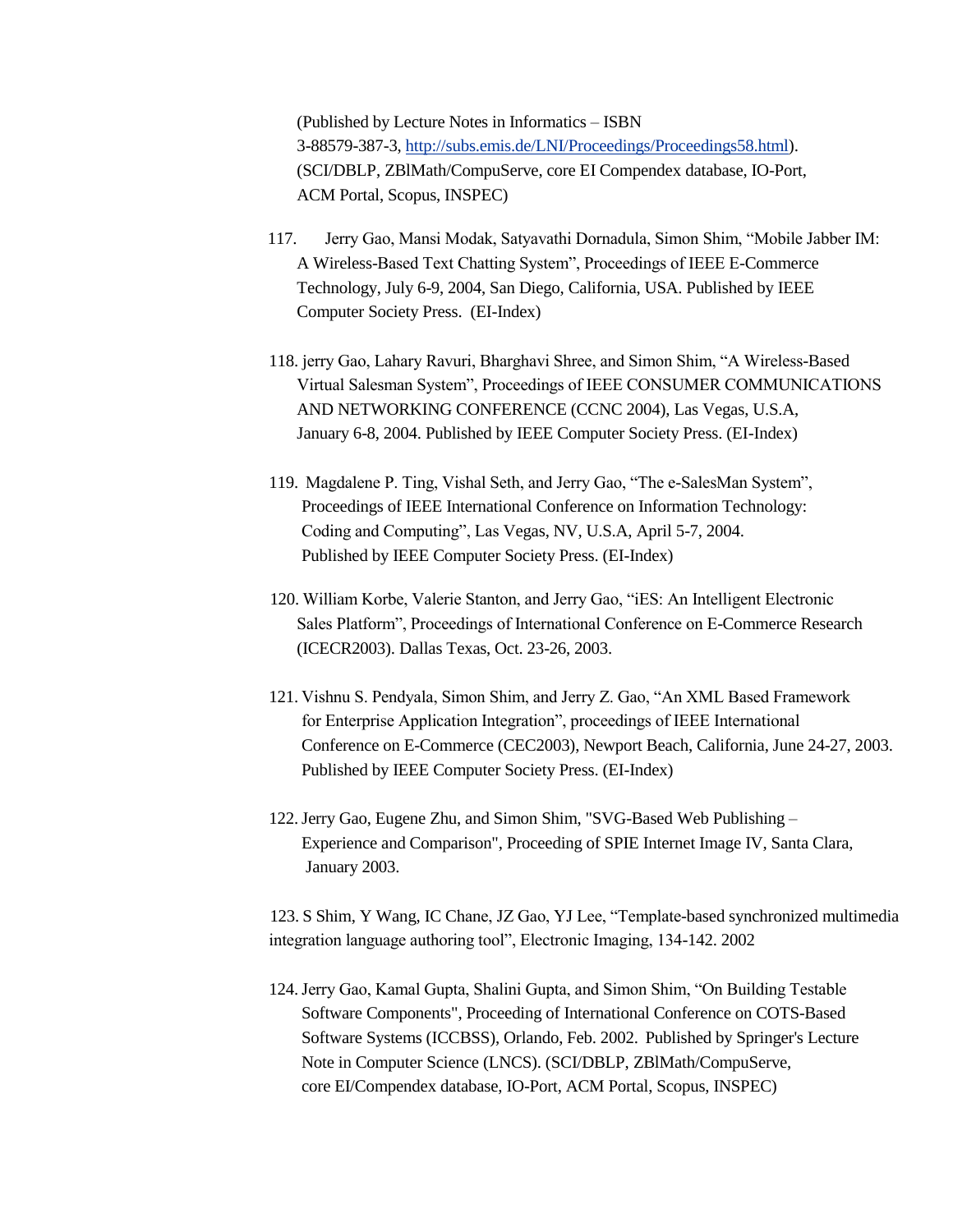- 125. Simon S.Y. Shim, Zhaoyuan Zeng, Jerry Gao, "Automatic Generation and Integration of RosettaNet Based On Generic Templates and Components", Proceedings of Fourth IEEE International Workshop on Advanced Issues of E-Commerce and Web-Based Information Systems (WECWIS'02), June 26 - 28, 2002. IEEE Computer Society Press. (EI-Index)
- 126.Jerry Gao, "Component testability and Component Testing Challenges", Proceedings of ICSE2000's 3rd International Workshop on Component-based Software Engineering: Reflects and Practice.
- 127.J erry Gao, Eugene Zhu, and Simon Shim, "Tracking Software Components", Proceedings of ICSE2000's COTS Workshop: Continuing Collaborations for Successful COTS Development.
- 128.Jerry Gao, et al, "Monitoring Software Components and Component-Based Software", the proceedings of The twenty-fourth Annual International Computer Software & Applications Conference (COMPSAC2000), Taipei, Taiwan, October 2000. Published by IEEE Computer Society Press. (EI-Index)
- 129.Jerry Gao, Kamal Gupta, and Shalini Gupta, "Design for Testability of Software Components", Received the best paper award in The 13th International Software / Internet Quality Week (QW2000).
- 130. S. Shim, Y. Wang, Jerry Gao, I. Chane, and Y. Lee, "Template Based SMIL Authoring Tool", SPIE Electronic Imaging 2000, Internet Imaging, January 26-28 2000, Vol. 3964, pp.134-142.
- 131.Jerry Gao, et al., "A Web-Based Problem Management System: Development Experience and Lessons", The third International Workshop on Software Engineering Over the Internet in June 2000.
- 132. Simon Shim, Jerry Gao, "Multimedia Presentation Components in E-commerce", the Second International Workshop on Advance Issues of E-Commerce & Web-Based Information Systems (WECWIS 2000), June 8-9, 2000, pp. 158 - 165.(EI-Index)
- 133.Jerry Gao, "Testing Component-Based Software", STARWEST'99, San Jose, California, 1999.
- 134. S Shim, Y Wang, IC Chane, J. Z. Gao, YJ Lee, "Template-based synchronized multimedia integration language authoring tool", Proceedings of SPIE 1999.
- 135.Jerry Gao, Cris Chen, and Y. Toyoshima, "Building a Web based Enterprise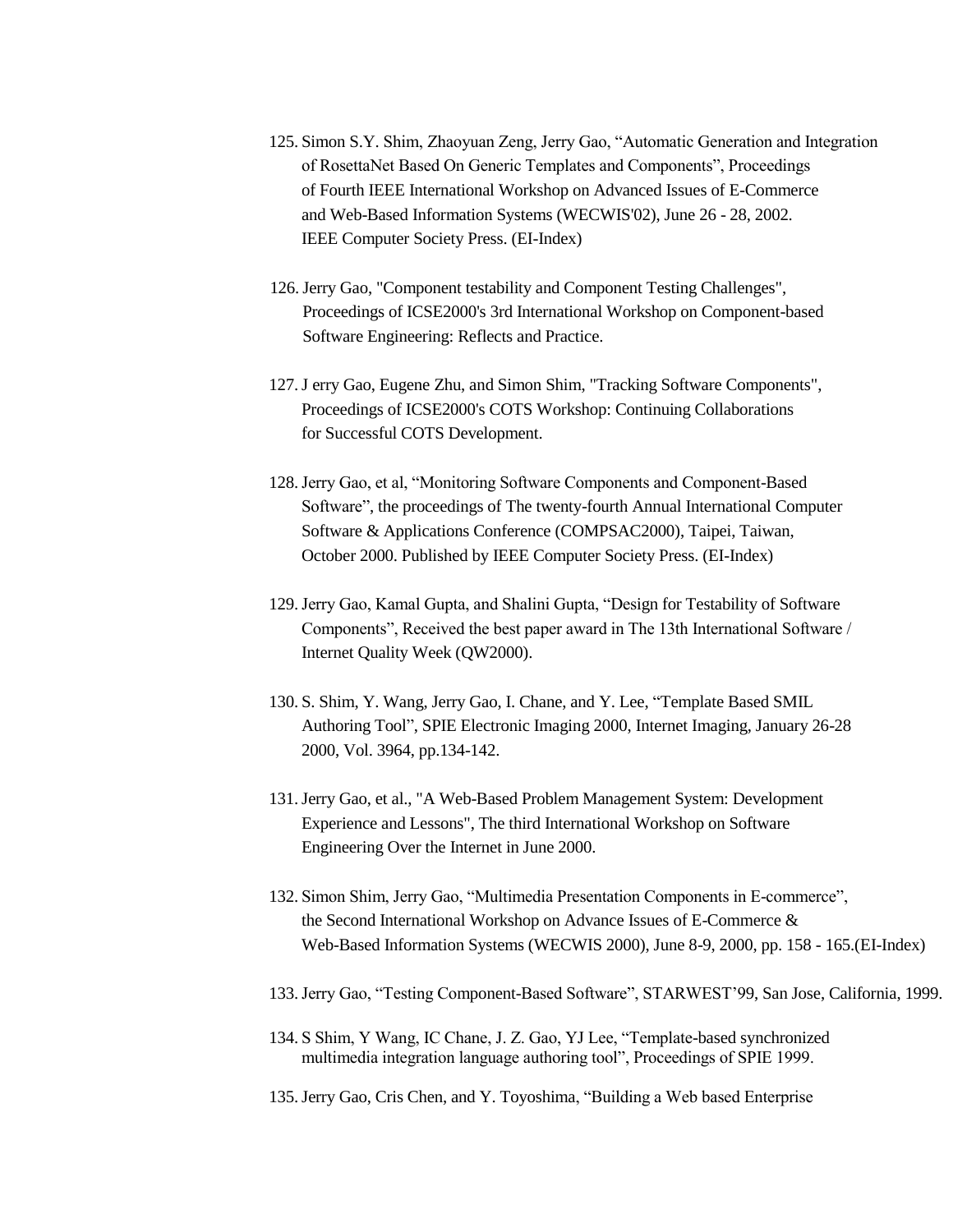Infrastructure For Global Software Production", Proceedings of Internal Conferences of Distributed Computing Systems Workshop on Electronic Commerce and Web-based Applications, 1999.

- 136. David Kung, Pei Hsia, Y. Toyoshima, C. Chen, and Jerry Gao, "Object-Oriented Software Testing - Some Research and Development", the proceedings of Third IEEE International High-Assurance Systems Engineering Symposium, Nov. 13-14, Washington, DC, IEEE Computer Society, in 1998. (EI-Index) Published by IEEE Computer Society Press.
- 137.Jerry Gao, C. Chen, Y. Toyoshima, D. K. Leung, "Developing an integrated testing environment using WWW technology," Proceedings of COMPSAC'97, IEEE Computer Society Press, 1997. (EI-Index)
- 138. D. Kung, Y. Lu, N. Venugopalan, P. Hsia, Y. Toyoshima, C. Chen, and Jerry Gao, "Object state testing and fault analysis for reliable software systems," Proceedings of 7th International Symposium on Software Reliability Engineering, White Plains, New York, October, 1996. (EI-Index)
- 139. D. Kung, Jerry Gao, P. Hsia, C. Chen, and Y. Toyoshima, "A test strategy for object-oriented systems," Proceedings of Computer Software and Applications Conference (COMPSAC'95), pp. 239-244, Dallas Texas, IEEE Computer Society Press, August, 1995. (EI-Index)
- 140.Jerry Gao. David Kung, Pei Hsia, "An Object State Test Model: Object State Diagram", IBM Centre for Advanced Studies Conference, Proceedings of the 1995 Conference of the Centre for IBM Research, 1995.
- 141.Jerry Gao, D. Kung, P. Hsia, C. Chen, Y. Toyoshima, "An object state test model: object state transition diagram," Proceedings of CASCON'95, Canada, 1995.
- 142. D. Kung, Jerry Gao, P. Hsia, Y. Toyoshima, and C. Chen, ``Tools for testing object-oriented programs,'' Proc. of 12th International Conference on Testing Computer Software, Washington D.C., June 13 -15, 1995. IEEE Computer Society Press, August, 1995. (EI-Index)
- 143.Jerry Gao, D. Kung, P. Hsia, C. Chen, Y. Toyoshima, "Object state testing for object-oriented programs," Proceedings of COMPSAC'95, pp. 232-238, IEEE Computer Society Press, 1995. (EI-Index)
- 144. D. Kung, N. Suchak, Jerry Gao, P. Hsia, C. Chen, and Y. Toyoshima,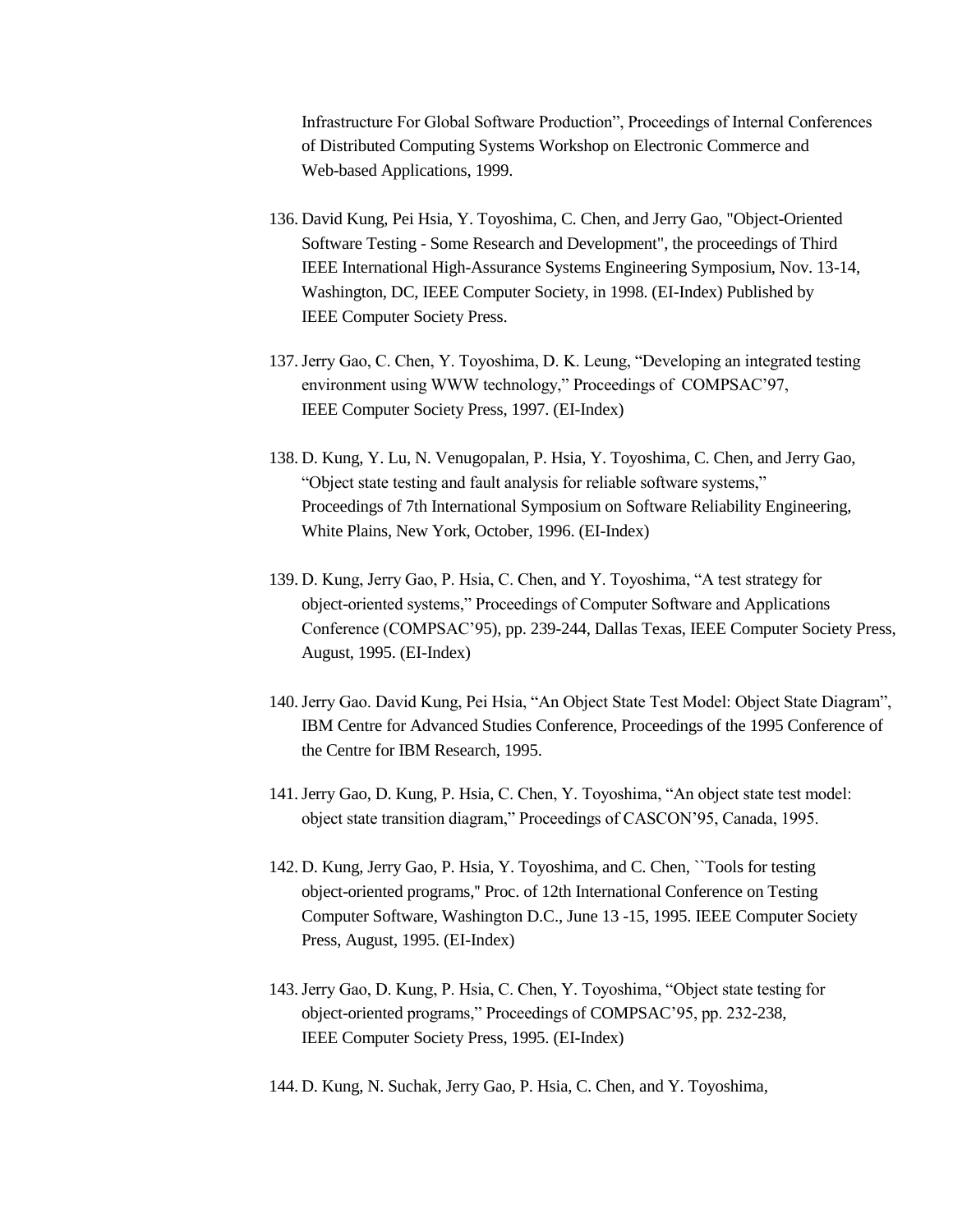"On object state testing," Proceedings of COMPSAC'94 pp. 222-227, IEEE Computer Society Press, 1994. (EI-Index)

- 145. D. Kung, Y. Ln, N. Venugopalan, P Hsia, Y Toyoshima, C Chen, J Gao. "Object State Testing and Fault Analysis for Reliable Software Systems", Proc. of 7th International Symposium on Software, 1994.
- 146. D. Kung, Jerry Gao, P. Hsia, C. Chen, and Y. Toyoshima, "Change impact identification in object-oriented software maintenance," Proceedings of IEEE International Conference on Software Maintenance, pp. 202-211, IEEE Computer Society Press, 1994. (EI-Index)
- 147. D. Kung, Jerry Gao, P. Hsia, C. Chen, and Y. Toyoshima, "A testing and maintenance environment for object-oriented programs," Proceedings of CASCON'94, Canada 1994.
- 148. P. Hsia, Jerry Gao, J. Samuel, D. Kung, Y. Toyoshima, and C. Chen, "Behavior-based acceptance testing of software systems: a formal scenario approach, " Proceedings of COMPSAC'94, IEEE Computer Society Press, 1994. (EI-Index)
- 149. P. Hsia, Jerry Gao, J. Samuel, D. Kung, Y. Toyoshima, and C. Chen, "Behavior-based integration testing of software systems: a formal scenario approach, " Proceedings of 5th International Conference on Systems Integration, 1994.
- 150. D. Kung, Jerry Gao, and P. Hsia, ``An object-oriented testing and maintenance environment,'' CASCON'94, Toronto, Oct. 31 - Nov. 3, 1994.
- 151. P. Hsia, J. Samuel, Jerry Gao, D. Kung, Y. Toyoshima, and C. Chen, "A formal approach for scenario analysis," Proceedings of ICRE1994. It has been selected as a one best paper and Its extended version has been published by IEEE Software, Vol. 11, No. 2, pp. 33-41, March 1994. (EI-Index)
- 152. D. Kung, Jerry Gao, P. Hsia, J. Lin and Y. Toyoshima, "Design recovery of software testing of object-oriented programs," Proceedings of the Working Conference on Reverse Engineering, pp. 202-211, Baltimore Maryland, May 21-23, IEEE Computer Society Press, 1993. (EI-Index)

| <b>Industry Working</b><br>and<br><b>Consultant</b> | 10/2011 – Present Fujitsu Research Lab. in Japan                 |
|-----------------------------------------------------|------------------------------------------------------------------|
| <b>Experience</b>                                   | Research and Prototyping on Cloud Testing for SaaS Applications. |

**1/2008 – 3/2009 Huawei Technologies Co. Ltd. China.**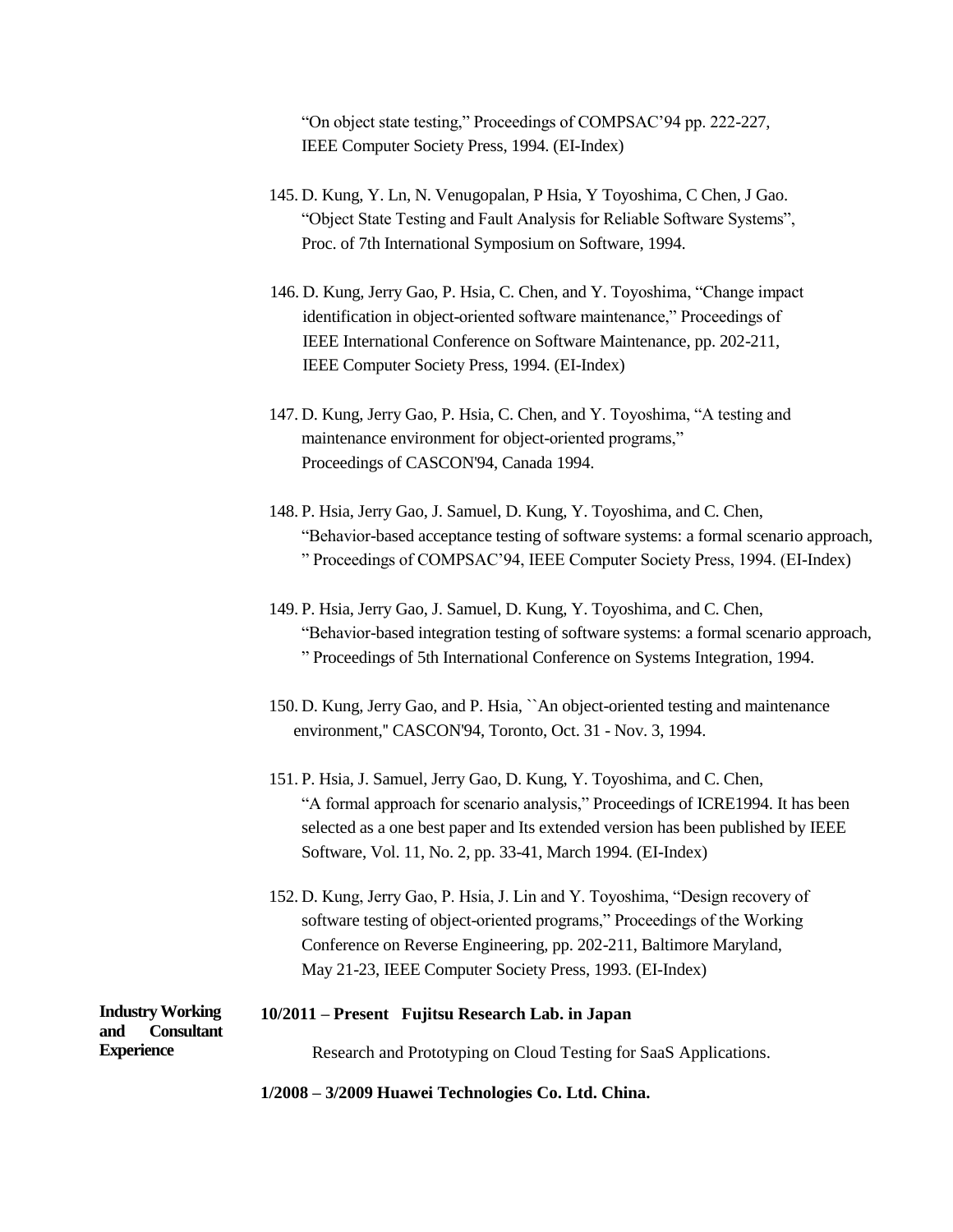Contracted Expert Consultant for Testing & QA Service and Training in the following areas:

- o Component Testing & Quality Control Methods and Processes for Platform-Based Software Components and Middleware.
- o Evaluation and Analysis for Software Engineering Process and Engineering Practice
- o Identification and Analysis of Testing Problems
- o Propose Solutions in Component Development Process and Quality Control
- o Technical Training for Component Testing Team(s) and Software System Production

Teams on the following subjects:

- o Middleware architecture and testability
- o Model-based software testing and practice
- o Agile-based software testing and practice Test Methodologies for Domain-Specific Software Components Model-based software testing analysis, methods, and practice Agile-based software testing, methods, and practice.

# **1/2008 – 2/2009 eBay, USA**

Technical Consultant and Supervision for Student Collaboration Project – Software Test and Risk Analysis for Problem Resolution in QA Process.

Automating Tools for Software Test and Risk Analysis for Problem Resolution.

# **1/2007 – 12/2007 eBay, USA**

Technical Consultant and Supervision for Student Collaboration Project - Web-Based Software Test Automation project

- Test Automation for online system test automation – focusing on web-based system GUI test model, open-source-based test script generation, and test coverage analysis.

# **1/2006 – 6/2006 Intuit Inc., USA**

Expert Consultant in Software Test Automation for Enterprise Solutions Major responsibility in **Project #1- test automation for enterprise software**:

- o Identify major issues and propose the solutions in test automation for enterprise-oriented common-ware (platform, common architectures, and mid-ware)
- o Identify and define test models and test coverage criteria for enterprise-oriented software
- o Identify and define a change and regression test process, methodology, and tool for enterpriseoriented common-ware (platform, common architectures, and mid-ware)
- o Lead and supervise a project team to develop the test automation solution and tool

# Major responsibility in **Project #2 – test automation for software installation**

- o Identify major issues and propose the solutions in automatic testing for software installation and patches
- o Identify and define test models and test coverage criteria for software installation
- o Identify and define a change and regression test process, methodology, and tool for auto-testing for software installation.
- o Lead and supervise a project team to develop the required test automation solution and tool.

# **6/2005 – 9/2006 Huawei Technologies Co. Ltd. China**.

- o Expert Consultant in Software Component Testability
- o Expert Consultant in Component Controllability Project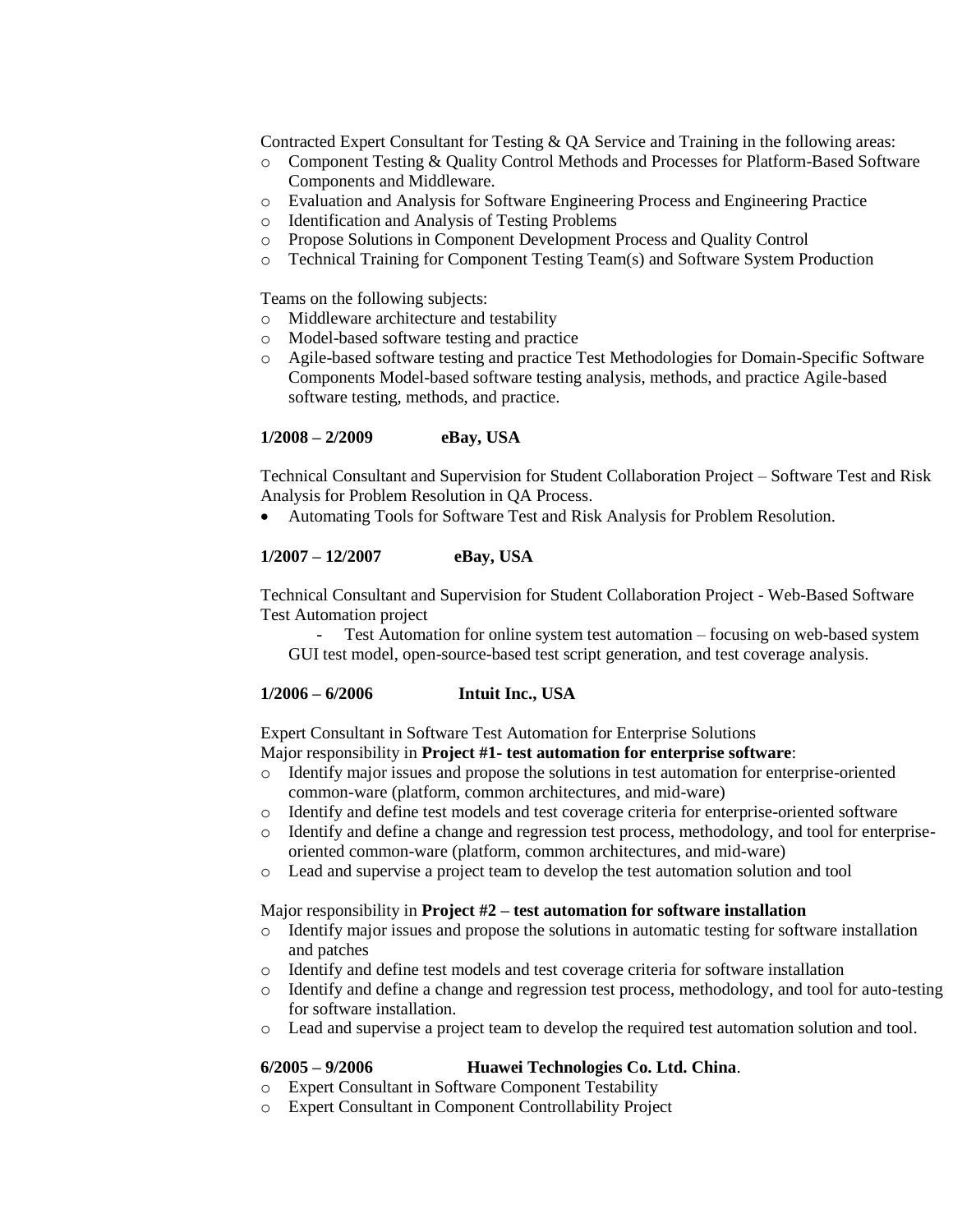o Expert Consultant on Design for Testability and Maintenance for Component-Based Systems

# **1/2002 – 12/2002 Huawei Technologies Co. Ltd**. China.

- Principle Consultant on Systematic Solutions for Enhancement of Testability and Performance Measurement of Real-Time Communication Systems.

# **Major Responsibility:**

- o Define enterprise-oriented solution requirements for system testability and performance measurement.
- o Design cross-product systematic solutions for tracking and monitor real-time system behavior and performance.
- o Define product-oriented system environments and tools to support the solutions.

# **6/2000 – 10/2001 ASPECT Communications, Inc. San Jose**

**Principle Consultant** on E-Business Performance Testing, Metrics, and Tools **Major Responsibilities:**

- o Define enterprise-oriented performance test strategy and metrics
- o Develop product-oriented performance testing methodology for e-business products on the Internet.
- o Define performance testing environment and tools
- o Write requirements and functional specifications for performance tools
- o Write performance and reliability metrics

# **6/1999 – 5/2000** *Fujitsu Network Systems, Inc***. San Jose**

**Principle Architecture Consultant** on Web-Based Software Engineering Environment

# **Major Responsibilities:**

- o Define system infrastructure and architecture for integrated software engineering environment over the Internet.
- o Define requirements and functions specifications for software tools
- o Write overall system architecture and infrastructure

# **10/1998 – 5/1999** *Fujitsu Network Systems, Inc***. San Jose**

**Principle Architecture Consultant** on Re-Driven Software Engineering

Major Responsibilities:

- o Define reuse-driven software development process.
- o Define reuse-driven software development standards
- o Conduct and define network management reuse framework architecture and supporting environment
- o Write software engineering requirements for supporting reuse-driven projects.

# **2/1997 – 9/1998** *Fujitsu Network Communications, Inc.,* **San Jose**

**Technical Manager,** Project Lead and System Architect in Software Engineering Department

# **Major responsibilities:**

- o Write project proposals and system requirements for new products.
- o Manage a team about 10 engineers for product line projects, and play as a project leader.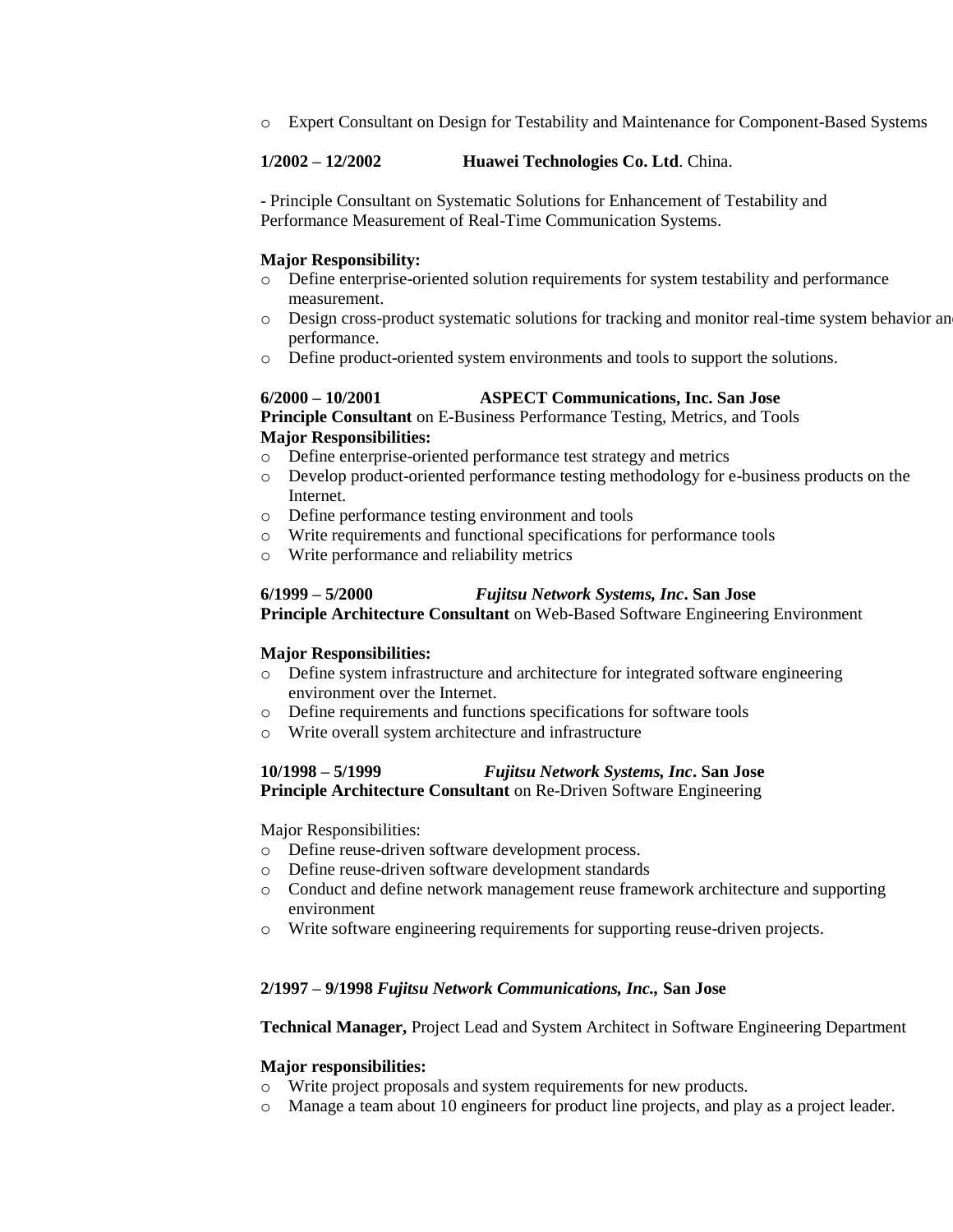- o Conduct requirement elicitation, and write function and product specifications.
- o Conduct technology selection and evaluation for our products.
- o Conduct product high-level and detailed design.
- o Lead component test, integration test, system test, and performance test.

Project: "A web-based global problem management system on Internet"

- o Technology used: JAVA J.D.K (1.02 and 1.1), HTML, CGI, CORBA (Orbixweb, Orbix), C++, secured web server, and ORDB (ILLUSTRA).
- o First three engineering releases are Java/CGI based web systems, and one product release.
- o Lead the high-level design, detailed design and implementation.
- o Prepared and written the documents:
	- **-** "Product Specifications For Fujitsu Product Development Environment"
	- **-** "Requirements Specification For A Global Web-Based Problem Management System"
	- **-** "Functional Design Specifications for PIMS"

Project: "A web-based global test management system on Internet"

- o Technology used: JAVA J.D.K (1.02 and 1.1), HTML, JavaScript, CGI, CORBA (Orbixweb, Orbix), C++, secured web server, and ORDB (ILLUSTRA).
- o First prototype release is a pure CGI-based web system using HTML, Java, JavaScript, and CGI as well as C++ and ORDB. Working on a new product release.
- o The current product release uses CORBA and Java technology.
- o Prepared and written the documents:
	- "Requirements Specifications For A Web-Based Test Management System"
	- "Functional Design Specification For A Global Web-Based Test Management System "
- o Reuse Project: "Software Tracking and Analysis Toolkit for Software Reuse"
	- **-** Wrote: a Project Proposal, and "Requirements Specifications for Software Tracking and Analysis Toolkit of Software Reuse"
- 8/1995 2/1997 **Fujitsu Network Communications, Inc., San Jose, CA**

**Sr. Member of Technical Staff,** Technical Leader of Software Engineering R&D group

# **Major responsibility:**

- o Research on domain-specific test automation, software engineering methodology, and applications of new technology.
- $\circ$  Technical lead for the development of several R&D prototype systems using Unix, C/C++, Java, WWW (HTML, JavaScript, and CGI), and OO Database (ILLUSTRA).

Prepared and written the following documents:

- o "Feature Specifications for TL1 Message Testing Tool"
- o "Basic Design Specifications for TL1 Message Testing Tool (Prototype)"
- o "Feature Specifications for Web-based Integrated Testing Environment"
- o "Basic Design Specification For Web-based Test Management System (Prototype)"

6/1992 – 8/1995 Software Center For Telecommunications

The University of Texas At Arlington, Arlington Texas

Manager of Software Lab., Research Associate, and Instructor

Key person and investigator in Founded Software Engineering Research Project on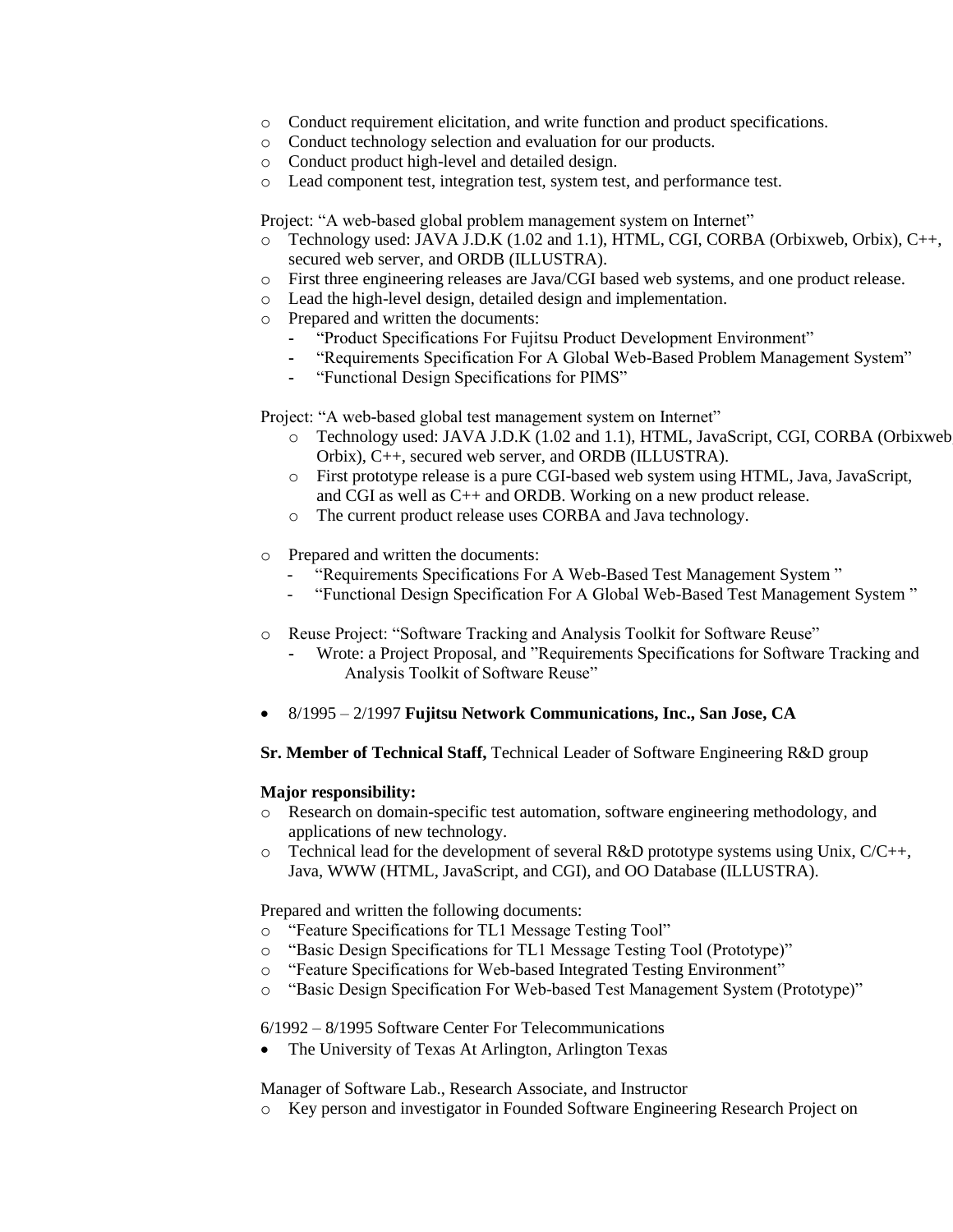Object-Oriented Program Testing and Maintenance Methodology.

- o Manage and supervise 15 master students to develop the first testing and maintenance environment for OO software using C/C++, Motif and X lib.
- o Wrote research papers, high-level design documents and conduct review as well as implementations.
- $2/1991 5/1992$  IEX Corp., Plano, Texas Member of Technical Staff, Software Developer
- Designed and developed several real-time telecommunication application systems using Unix, C/C++, Sockets, X25, and TCP/IP.
- An automated-call distribution system between AT&T switch and IBM mainframe. The including features are call forward, call routing, conference call, etc.
- A force management system for a call center, including call tracking, staff, scheduling, reporting, statistical analysis, and optimization.
- 2/1982 8/1986 The Nanjing Research Institute of WR, China Assistant Engineer and Software Developer, in the Computer Center
- Designed and developed a real-time data acquisition, communication & processing system for water resource management applications (flood forecasting, water evaluation, water monitoring)

# **Invited Talks 2013 – Keynote Speech for AST 2013**

# **Title: Testing as a Service (TaaS) on Clouds**

Eighth International Workshop on Automation of Software Test (AST'13), May. 18 ~ 19, 2013. in Conjunction with the 35th International Conference on Software Engineering (ICSE'13), San Francisco, CA, USA, May 2013

# **2013 – Tutorial: Testing as a Service (Jerry Gao and Xiaoying Bai)**

IEEE SOSE2013, Hotel Sofitel, Redwood City, USA. March 25-28, 2013

# **2013 – Panel Presentation: Testing as a Service in Clouds**

STITC/IEEE SOSE2013, Hotel Sofitel, Redwood City, USA. March 25-28, 2013

# **2011 – Panel Presentation in IEEE SOSE2011**

*Topic: Testing as a Service (TaaS)- Challenges, Opportunities, and Needs*

**2010 – Panel Presentation in IEEE SOSE2010**

**Topic: Cloud Testing – Opportunities, Issues, Challenges, and Needs**

*Invited Talk: "Model-based Software Testing and Automation"*

**2007 - ROSATEA 2007** - The Role of Software Architecture for Testing and Analysis –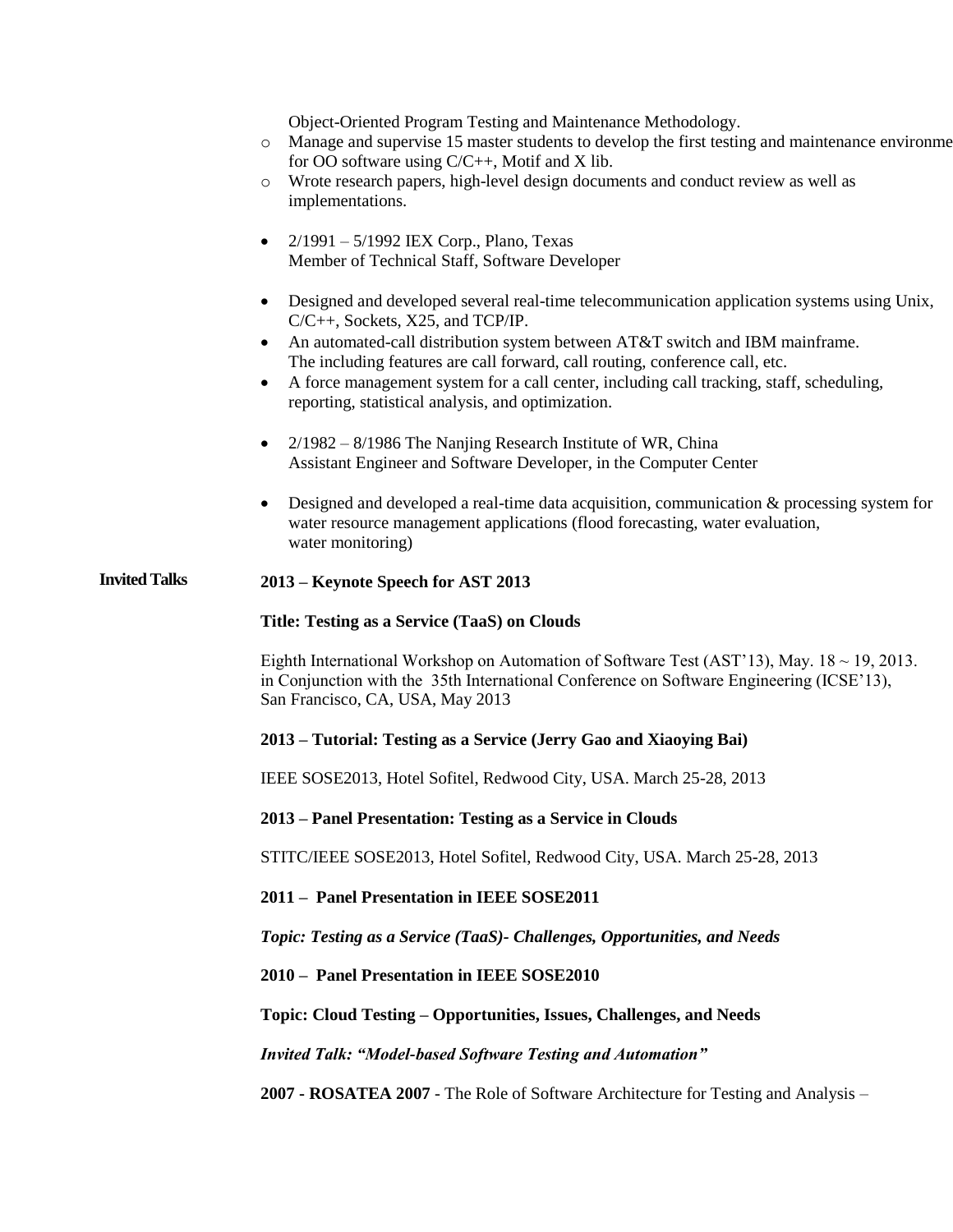The Federated Events (National Workshop) on Component-Based Software Engineering and Software Architecture.

- **Keynote address topic**: "Component-Based Software Testing and Analysis – Architecture Perspectives"

# **2007** – **The International Seminar on High Confidence of Software Engineering Summer – Invited Talk**: (in Beijing, China)

- **Topic** "Testing Component-Based Software – Architecture Perspectives"

2005 – The 8th Young Computer Scientists (ICYCS'05) in Beijing, China, Sept. 20-22. 2005. - Keynote address topic: "Engineering wireless-based application systems Markets, Issues, Challenges and Needs"

2004 – The 3rd International Conference on COTS-Based Software Systems, Redondo Beach, California, U.S. A, Feb. 4-8, 2004.

#### **- Tutorial Topic:**

# **"Testing of Component-Based Software – Challenges and State-Of-the-Art Solutions"**

2003 – IEEE 18th International Conference on Automated Software Engineering, Oct. 2003, Montreal, Canada.

#### **- Tutorial Topic:**

**"Testing of Component-Based Software – Issues, Challenges, and Solutions"** 

#### **Advanced Technical Tutorials (Short Course) for Industry:**

2009, June – Huawei Technologies LTD, at Shenzhen, China

- Topic: "Concurrent Software Testing – Models, Methods, and Solutions"

- Topic: "Software Usability Testing"

2008, May – Huawei Technologies LTD, at Shenzhen, China

- Topic: Model-Based Software Testing and Practice I and II

- Topic: Agile-Based Software Testing and Practice

2006, April – Huawei Technologies LTD, at Shenzhen, China - Topic: Design for Software Component Testability

2005, Summer– Huawei Technologies LTD, at Shenzhen, China - Topic: Software Reuse – State-of-the-art

2005, March – Huawei Technologies Ltd. At Shenzhen in China - Topic: "Component-Based Software Development and Management"

2005, March – UT Start COM. At Shenzhen in China - Topic: "Component-Based Software Testing"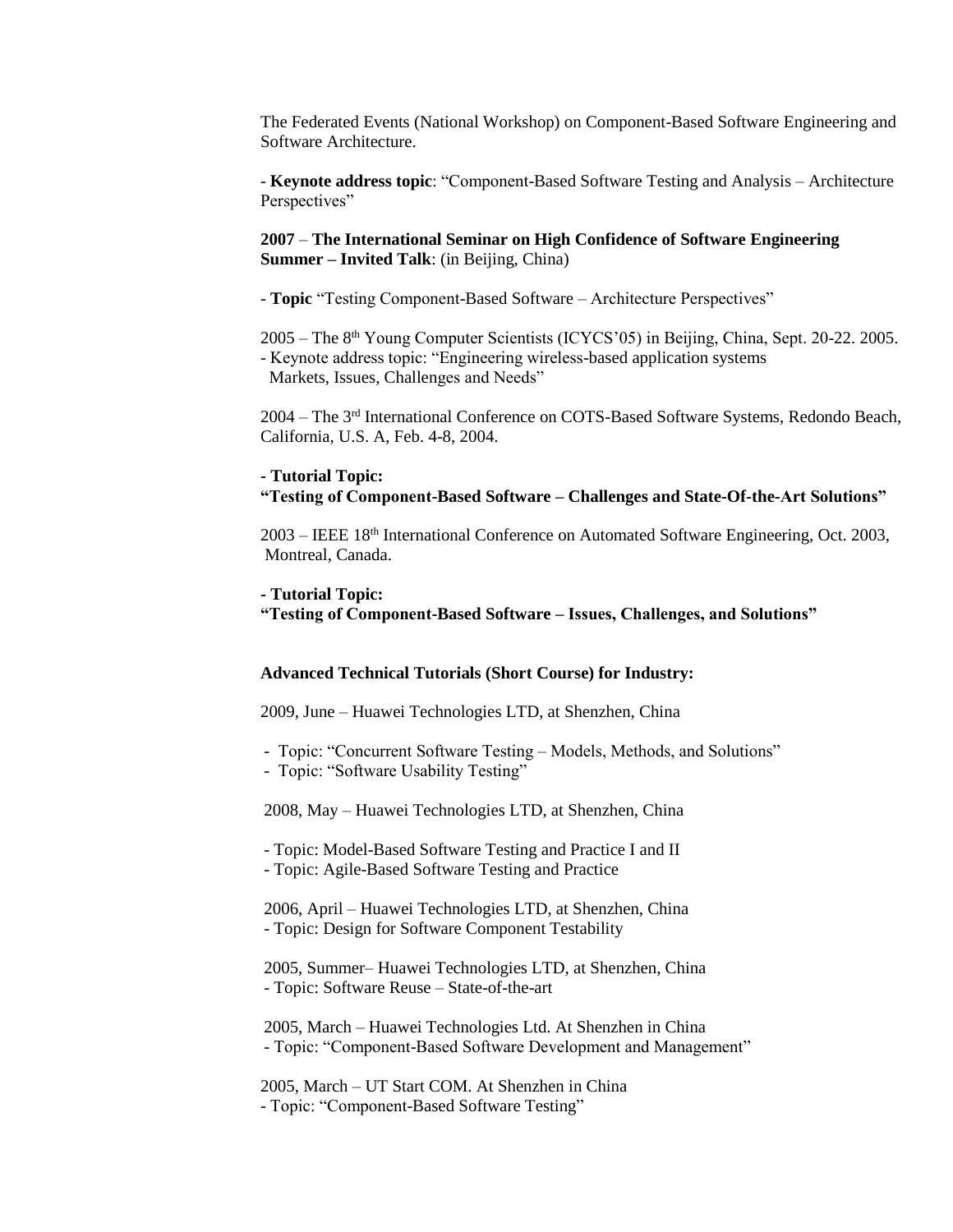#### **Invited Short Courses and Talks:**

2012 (Invited Talks) – Northwest University, Xi'An, China

- o **Topic #1: Mobile Cloud Computing and Services – Opportunities, Challenges, Issues, and Needs**
- o **Topic #2: Testing as a Service – Opportunities, Challenges, Issues, and Needs**

2012 (Invited Talks) – Tsinghua University, Bejing, China

# o **Topic #2: Testing as a Service – Opportunities, Challenges, Issues, and Needs**

2011 (Summer Short Course) – Tsinghua University, China

Topic: Software Test Automation

2010 (Invited Talks) – Tsinghua University, China

Topic: Cloud-Based Software Testing - Issues, Challenges, and Opportunities Topic: Scalability Testing and Measurement for Cloud-Based Systems

June/2009 – Fu Jen Catholic University, Taipei, R.O China

Invited Talk: Topic: "Software Test Automation – Problems, Solutions, and Future Needs"

Invited Talk: Topic: "2D Barcode-Based Mobile Commerce Systems"

January/2009 – Huawei Technologies LTD, Shenzhen, China

Invited Talk: "Service-Oriented Software Testing – Challenges and Issues"

2007 (Summer Short Course) – Peking University, Beijing, China

- Topic: "Design for Mobile-Based Software and Applications"

2006 – Ming De College of Northwestern Polytechnical University, Xian, China - Topic: "Education, Training and Research in Testing and Quality Assurance in USA"

2004 – Computer Science Department, Naval Postgraduate School, California, USA - Topic: *"Testing in the Component Age"*

2002 – Cisco Systems - Topic: *"Performance Testing for Web-Based Software Systems"*

2000 – ASPECT Communications, San Jose. - Topic: *"Performance Testing and Measurement for Web-Based Distributed Systems"*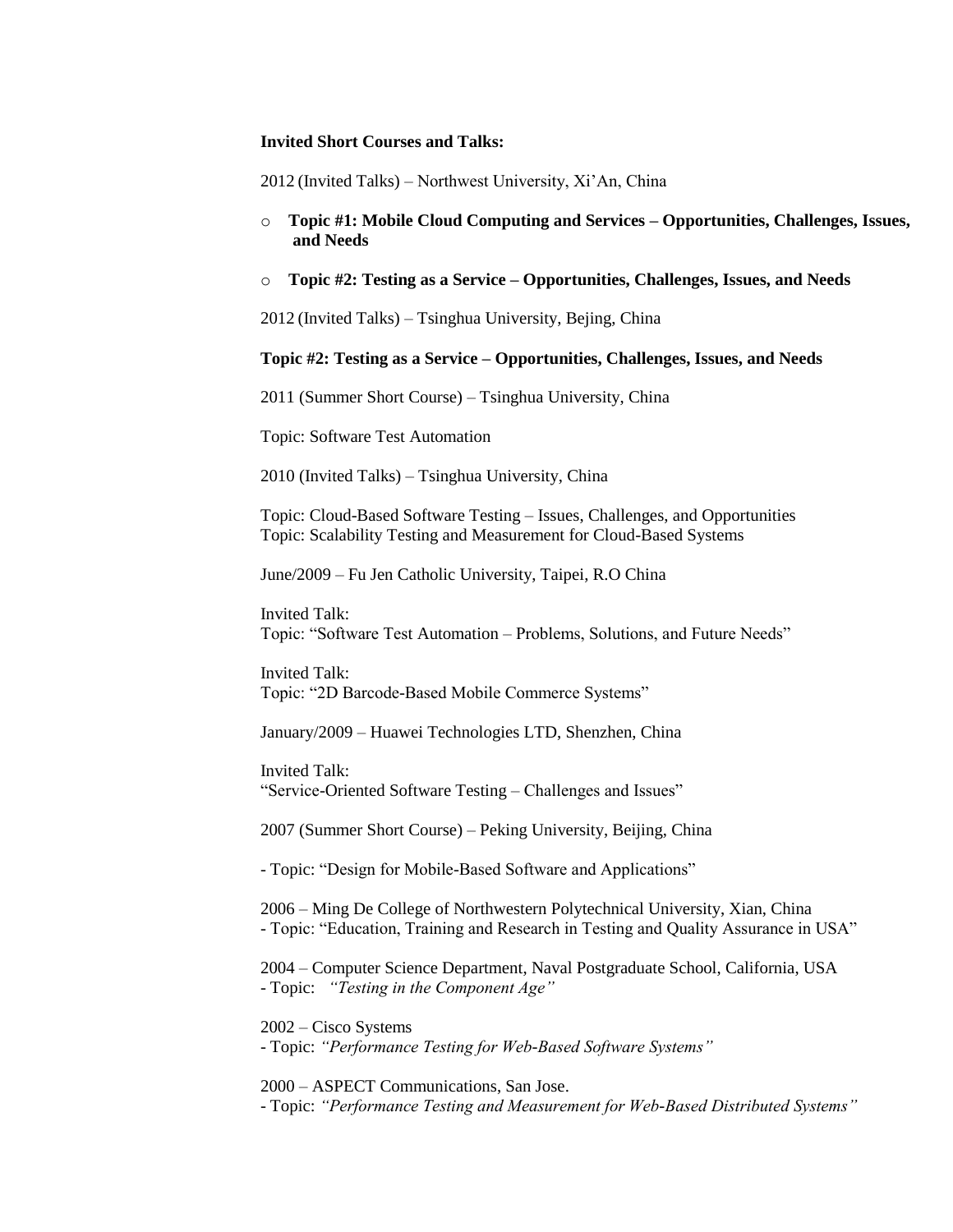|                                                        | 1999 – IEEE Industry Engineering Chapter at San Jose<br>- Topic: Introduction to E-Commerce                                                                                                                                                                                                                                                                                                                                                                                                                                                                                                                                                                                                                                                                                                                                                                                                                                                                                                                                                                                                                                                                                                                                                                                                                                                                                                                                                                                                                                                                                                                                                                                                                                                                                                                                                                                                                                                                                                                                                                                                                                                                                                                                                                                                                                                                                                                                                                                                    |
|--------------------------------------------------------|------------------------------------------------------------------------------------------------------------------------------------------------------------------------------------------------------------------------------------------------------------------------------------------------------------------------------------------------------------------------------------------------------------------------------------------------------------------------------------------------------------------------------------------------------------------------------------------------------------------------------------------------------------------------------------------------------------------------------------------------------------------------------------------------------------------------------------------------------------------------------------------------------------------------------------------------------------------------------------------------------------------------------------------------------------------------------------------------------------------------------------------------------------------------------------------------------------------------------------------------------------------------------------------------------------------------------------------------------------------------------------------------------------------------------------------------------------------------------------------------------------------------------------------------------------------------------------------------------------------------------------------------------------------------------------------------------------------------------------------------------------------------------------------------------------------------------------------------------------------------------------------------------------------------------------------------------------------------------------------------------------------------------------------------------------------------------------------------------------------------------------------------------------------------------------------------------------------------------------------------------------------------------------------------------------------------------------------------------------------------------------------------------------------------------------------------------------------------------------------------|
|                                                        | 1998 – San Jose State University<br>- Topic: "Web-Based Software Engineering"                                                                                                                                                                                                                                                                                                                                                                                                                                                                                                                                                                                                                                                                                                                                                                                                                                                                                                                                                                                                                                                                                                                                                                                                                                                                                                                                                                                                                                                                                                                                                                                                                                                                                                                                                                                                                                                                                                                                                                                                                                                                                                                                                                                                                                                                                                                                                                                                                  |
|                                                        | 1997 – Fujitsu Limited in Japan.<br>- Topic: "Web-Based Software Engineering Environment"                                                                                                                                                                                                                                                                                                                                                                                                                                                                                                                                                                                                                                                                                                                                                                                                                                                                                                                                                                                                                                                                                                                                                                                                                                                                                                                                                                                                                                                                                                                                                                                                                                                                                                                                                                                                                                                                                                                                                                                                                                                                                                                                                                                                                                                                                                                                                                                                      |
|                                                        | 1995 – The University Of Texas at Houston<br>- Topic: "An Regression Testing Methodology for Object-Oriented Software"                                                                                                                                                                                                                                                                                                                                                                                                                                                                                                                                                                                                                                                                                                                                                                                                                                                                                                                                                                                                                                                                                                                                                                                                                                                                                                                                                                                                                                                                                                                                                                                                                                                                                                                                                                                                                                                                                                                                                                                                                                                                                                                                                                                                                                                                                                                                                                         |
|                                                        | 1995 – The California State University At Fullerton<br>- Topic: "An Regression Testing Methodology for Object-Oriented Software"                                                                                                                                                                                                                                                                                                                                                                                                                                                                                                                                                                                                                                                                                                                                                                                                                                                                                                                                                                                                                                                                                                                                                                                                                                                                                                                                                                                                                                                                                                                                                                                                                                                                                                                                                                                                                                                                                                                                                                                                                                                                                                                                                                                                                                                                                                                                                               |
|                                                        | 1995- Professional Industry Working Group in Dallas<br>- Topic: "Object-Oriented Software Testing" Invited Keynotes and Technical                                                                                                                                                                                                                                                                                                                                                                                                                                                                                                                                                                                                                                                                                                                                                                                                                                                                                                                                                                                                                                                                                                                                                                                                                                                                                                                                                                                                                                                                                                                                                                                                                                                                                                                                                                                                                                                                                                                                                                                                                                                                                                                                                                                                                                                                                                                                                              |
| <b>Technical and</b><br><b>Professional Activities</b> | Workshop Chair, AST 2014, India, June, 2014.<br>$\bullet$<br>Conference Co-Chair of IEEE 2 <sup>nd</sup> MobileCloud2014, Oxford, UK, April 7-10, 2014.<br>$\bullet$<br>Conference Co-Chair of IEEE Seventh International Symposia on Service-Oriented<br>$\bullet$<br>System Engineering (SOSE2013), San Francisco Bay, USA, 2013.<br>$\bullet$<br>Program Co-Chair of IEEE International Symposia on Mobile Cloud Computing and<br>٠<br>Service (MobileCloud2013), San Francisco Bay, USA, 2013.<br>$\bullet$<br>Conference Chair of the 23rd International Conference on Software Engineering and<br>$\bullet$<br>Knowledge Engineering (SEKE2011), 2011, USA.<br>$\bullet$<br>Program Chair of the IEEE Sixth International Symposia on Service-Oriented System<br>Engineering (SOSE2011), USA, 2011.<br>$\bullet$<br>Workshop Chair of the IEEE seventh International Workshop on Mobile Commerce and<br>$\bullet$<br>Healthcare Service (WMCS2011), Taiwan, 2011.<br>Program Chair of the 22nd International Conference on Software Engineering and<br>$\bullet$<br>Knowledge Engineering (SEKE'2010), July 1-3, 2009, San Francisco, USA.<br>$\bullet$<br>Co-Workshop Chair of the International Workshop on Software Test Automation, Practice, a<br>$\bullet$<br>Standardization, Conjunction in SEKE2010, July, 2010, USA.<br>Workshop Chair of the IEEE sixth International Workshop on Mobile Commerce and Servic<br>$\bullet$<br>(WMCS2010), Taiwan, 2010.<br>Co-Program Chair of the 21th International Conference on Software Engineering and<br>٠<br>Knowledge Engineering (SEKE'09), July 1-3, 2009, Boston, USA.<br>$\bullet$<br>Co-workshop chair for the Fifth International workshop on Mobile Commerce and<br>٠<br>Services (WMCS2009), Qingdao, China, June 4-6, 2009.<br>٠<br>Co-Chair of the Second International Workshop on Engineering of Mobile-Based<br>$\bullet$<br>Applications and Network Systems (EMOBS2009), Seattle, USA, July, 2009.<br>٠<br>Co-Organizer for A Special Program Track on Software Test Automation and<br>$\bullet$<br>Practice for Twentieth of International Conference on Software Engineering and<br>٠<br>Knowledge Engineering (SEKE'08), San Francisco, USA, July, 2008.<br>٠<br>Co-Organizer and Co-Chair of the Panel of Software Testing Practice and Automation<br>٠<br>for the Twentieth of International Conference on Software Engineering and<br>٠<br>Knowledge Engineering (SEKE'08), San Francisco, USA, July, 2008.<br>٠ |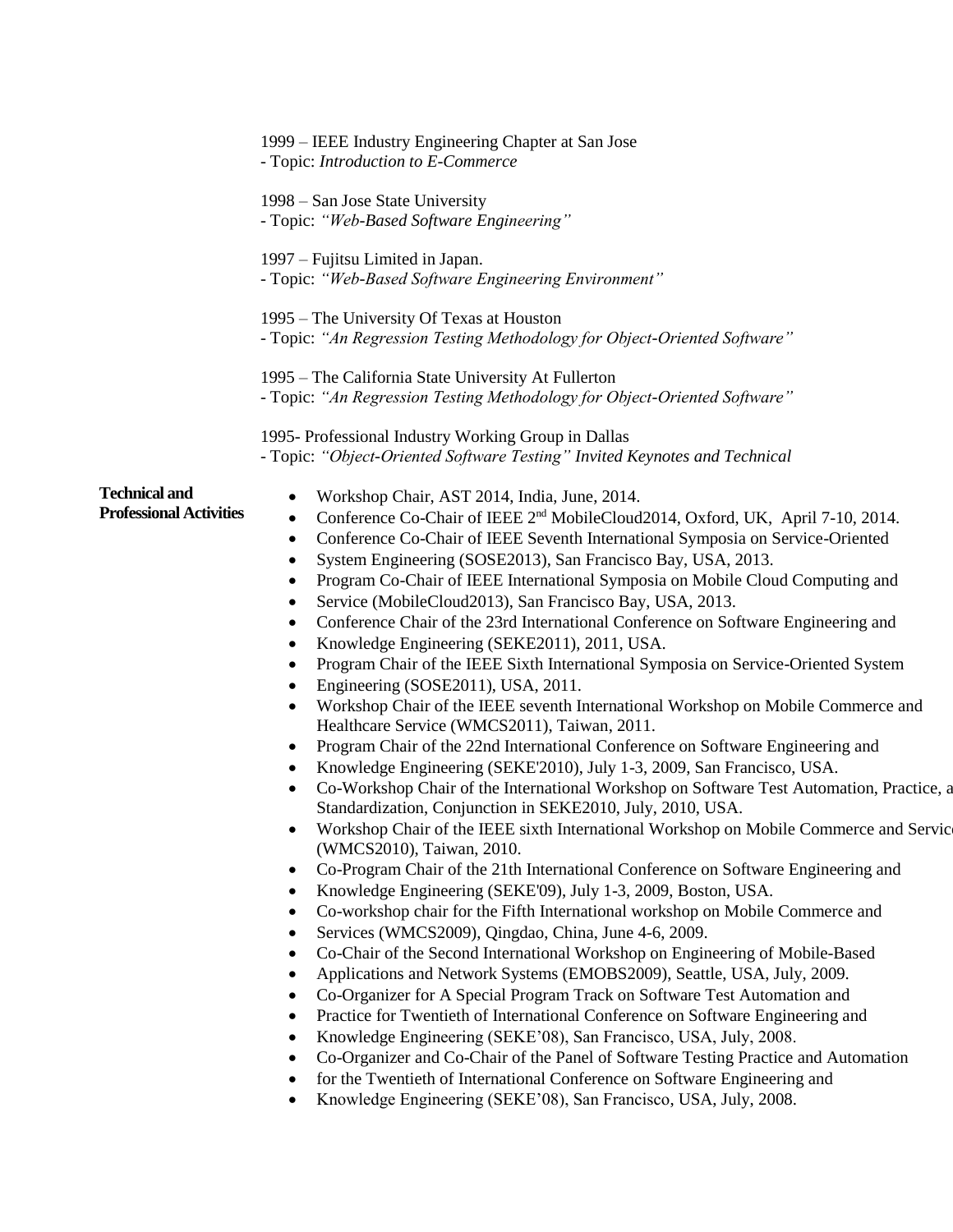- Program Co-Chair for the Twentieth of International Conference on Software Engineering
- and Knowledge Engineering (SEKE'08), San Francisco, USA, July, 2008.
- Workshop Co-Chair for the Four International Workshop on Mobile Commerce and
- Services, at Kunming, China, in May 2008.
- Workshop Co-Chair for the First International Workshop on Engineering Wireless-Based
- Systems and Applications (EMOBS2007), Beijing, July, 2007.
- One of the workshop organizers for the First International Workshop on Software
- Testing for Emerging Technologies (TEST'07), Beijing, July, 2007.
- Program Track Chair for the Nineteenth International Conference on Software Engineering
- and Knowledge Engineering (SEKE'07), Boston, USA, July, 2007.
- Workshop Co-Chair for the First International Workshop on Engineering Wireless-Based
- Systems and Applications (EMOBS2007), Beijing, July, 2007.
- Co-Chair for the First International Workshop on Evaluation and Evolution of
- Component Composition (EECC 2006), San Francisco, USA, July 5-7, 2006.
- Session chair and PC member for The Eighteenth International Conference on
- Software Engineering and Knowledge Engineering (SEKE'06) will be held in Hotel Sofitel,
- San Francisco Bay, USA, July 5-7, 2006.
- Co-Chair for the Second International Workshop on Testing and Quality
- Assurance for Component-Based Software (TQACBS'2006) in conjunction with
- COMPSAC 2006, Chicago, USA, and September. 18-21, 2006.
- Session Chair for the 2nd International Conference on Embedded Software and Systems,
- NPU, Xi'an, China, December, 16-18,2005.
- Program Co-chair for the 8th International Conference for Young Computer Scientists
- (ICYCS'05) in Sept. 20-22, Beijing, China.
- Co-Chair and Session Chair for the First International Workshop on Testing and Quality
- Assurance for Component-Based Software (TQACBS'2005) in conjunction with
- COMPSAC 2005, Edinburgh, Scotland, July 25-28.
- Co-Chair and session chair for the second IEEE International Workshop and Mobile
- Commerce conjunction with IEEE CEC 2005, Munich, Germany, July 18-19, 2005.
- Session-Chair for the 29th Annual International Computer Software and Applications
- Conference (COMPSAC 2005), Edinburgh, Scotland, July 25-28.
- Co-Chair of the First IEEE International Workshop on Mobile Commerce and
- Services, conjunction with IEEE ECE International Conference, June 2004.

# **Program Committee Member for International Conferences and Workshops:**

- Advisor Board Member for SEKE2012 and SEKE2013.
- PC member for ICEBE2012/CEC2012, September 9-11, 2012, Hangzhou, China.
- PC member for IEEE CEC2011, 2011.
- PC members for 11th International Conference, ICA3PP 2011, Melbourne,
- Australia, October 24-26, 2011.
- PC member for SOC-MAS11, 2011.
- PC member for QSIC 2010 Quality of Service-Based Systems, 2010.
- PC member for SOSE2010.
- PC member for IEEE CEC2009, 2009.
- PC member for The 2nd IEEE International Workshop on Software
- Test Automation (STA 2010).
- Program Committee Member for The Eighth International Conference on
- Quality Software, Oxford, UK, October, 2008.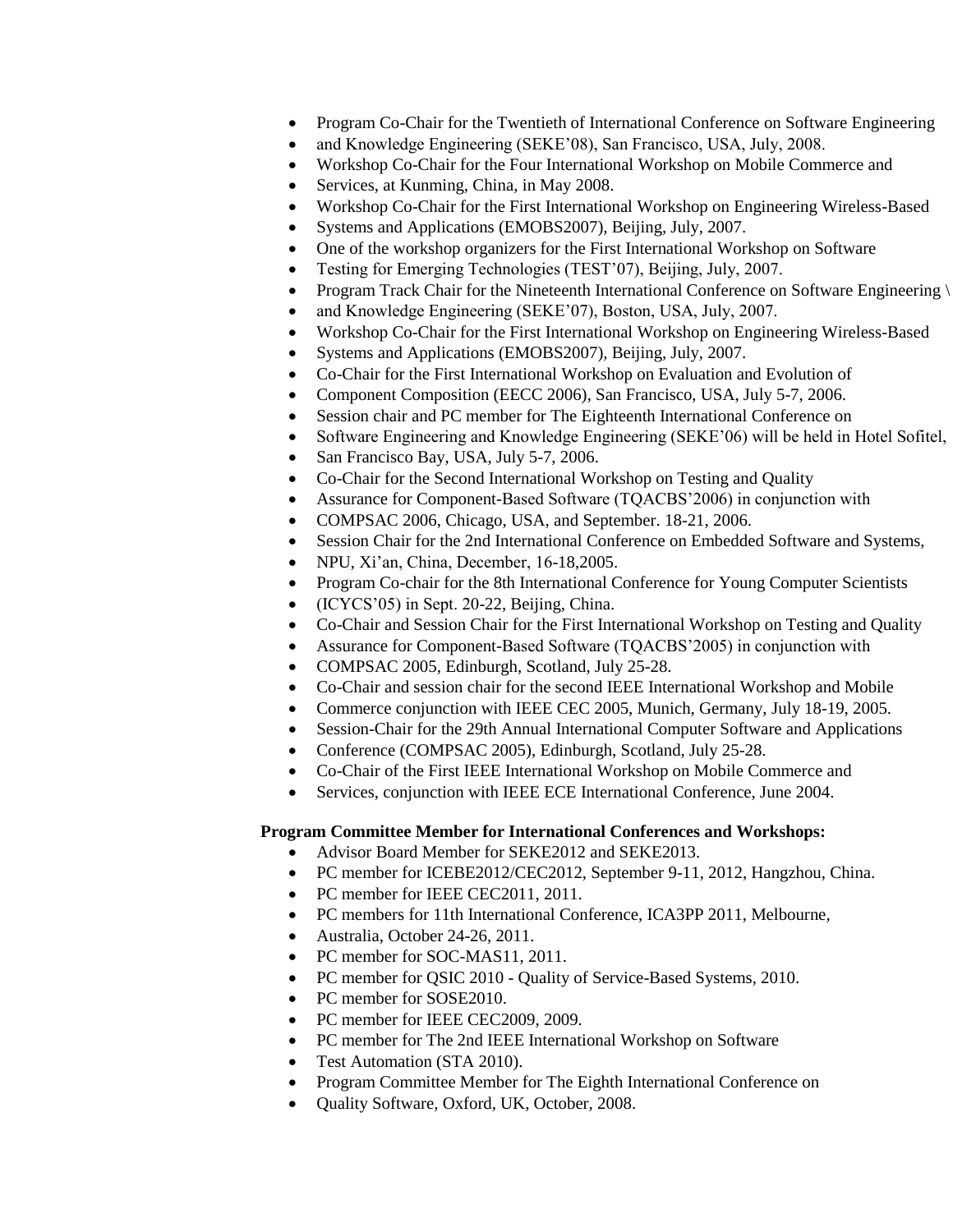- Program Committee Member for CEC'08/EEE'08, 2008.
- Program Committee Member for 4th Workshop on Advances in Model Based
- Testing (A-MOST 2008), in Norway, 2008.
- Program Committee Member for the Seventh International Conference on Quality
- Software, Portland, Oregon, October, 2007.
- PC Members for ROSATEA 2007 The Role of Software Architecture for
- Testing and Analysis, Italy, 2007.
- Member of Program Committee for the 2<sup>nd</sup> Workshop on Advances in Model-based
- Software Testing (A-MOST'07), co-located with the  $18<sup>th</sup> IEEE$  International
- Symposium on Software Reliability Engineering ISSRE 2007.
- PC Member for ROSATEA 2007 The Role of Software Architecture for
- Testing and Analysis. The Federated Events (National Workshop) on
- Component-Based Software Engineering and Software Architecture.
- PC Member for IEEE Joint 8<sup>th</sup> IEEE Conference on E-Commerce Technology
- (CEC' 07) and the 3<sup>rd</sup> IEEE Conference on Enterprise Computing, E-Commerce
- and E-Services (EEE' 07), Japan, 2007.
- PC Member for IEEE 2007 IEEE International Conference on E-Business Engineering,
- (2007 IEEE ICEBE/SOAIC), 2007.
- PC member for The First IEEE International Conference on System Integration and
- Reliability Improvements, December 6-9, Hanoi, Vietnam (SIRI 2006).
- Member of Program Committee for IEEE 2006 IEEE International Conference on
- E-Business Engineering, Shanghai, China (2006 IEEE ICEBE/SOAIC), Oct. 24-26, 2006.
- Member of Program Committee for IEEE Joint 8<sup>th</sup> IEEE Conference on
- $\bullet$  E-Commerce Technology (CEC' 06) and the  $3<sup>rd</sup>$  IEEE Conference on Enterprise
- Computing, E-Commerce and E-Services (EEE' 06), San Francisco, CA, June 26-29, 2006.
- Member of Steering Program Committee for Third IEEE International Workshop on
- Mobile Commerce and Services (WMCS'06) in conjunction with IEEE ECE 2006.
- Member of Program Committee for the 2nd Workshop on Advances in Model-based
- Software Testing (A-MOST'06), co-located with the 17<sup>th</sup> IEEE International Symposium on Software Reliability Engineerin[g ISSRE 2006,](http://www.csc2.ncsu.edu/conferences/issre/index.php) November 6-7, 2006 – Raleigh, North Carolina, USA.
- Serviced as an Invited National Science Foundation (NSF) Review Panelist 2004-2005.
- Member of Program Committee *for* Third International Workshop on Advanced Issues of E-Commerce and Web-Based Information Systems (WECWIS 2001)
- Local Arrangement Chair for The Third International Workshop on Advanced Issues of E-Commerce and Web-Based Information Systems (WECWIS 2001)
- Member of Program Committee for *IEEE Requirement Engineering* (IEEE RE'97)
- Book reviewers for McGraw-Hill Higher Education Science, Engineering & Mathematics in 2007.
- Book reviewers for book publishers, John Wiley and Sons in 2004
- Book reviewers for Artech House Publishers in 2003
- Technical Editorial Committee Member for Journal of Theoretical and Applied Electronic Commerce Research (JTAER) (URL: http://www.jtaer.com/)
- Referee for IEEE Transaction of Computer
- Referee for ACM Transaction of Software Engineering Methodology
- Referee for IEEE Transaction of Software Engineering
- Referee for IEEE Transaction of Computer
- Referee for IEEE Mobile Computing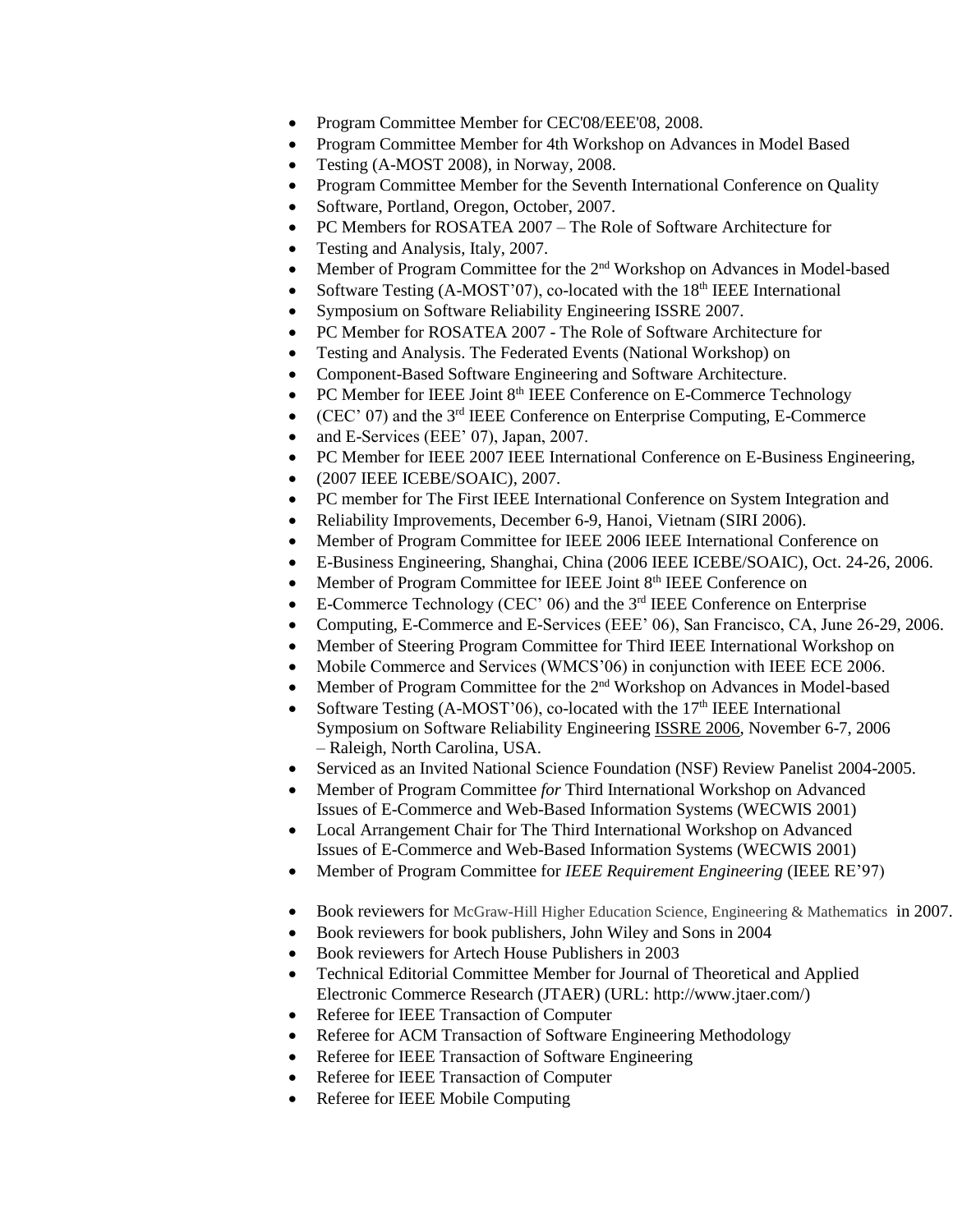|                                              | Referee for IEEE Computer<br>$\bullet$<br>Referee for IEEE Software<br>$\bullet$<br>Referee for IEEE Internet Computing<br>$\bullet$<br>Referee for Journal of System and Software<br>$\bullet$<br>Referee for Journal of Software Maintenance: Research and Practice<br>$\bullet$<br>Referee for Journal of Information Systems Frontiers<br>$\bullet$<br>Referee for Journal of Information and Technology<br>$\bullet$                                                                                                                                                                                                                                                                                                                                                                                                                                                                                                                                                                                                                                                                                                                                                                                                                                                                                                                                  |
|----------------------------------------------|------------------------------------------------------------------------------------------------------------------------------------------------------------------------------------------------------------------------------------------------------------------------------------------------------------------------------------------------------------------------------------------------------------------------------------------------------------------------------------------------------------------------------------------------------------------------------------------------------------------------------------------------------------------------------------------------------------------------------------------------------------------------------------------------------------------------------------------------------------------------------------------------------------------------------------------------------------------------------------------------------------------------------------------------------------------------------------------------------------------------------------------------------------------------------------------------------------------------------------------------------------------------------------------------------------------------------------------------------------|
| <b>Awards Received</b>                       | Received the Charles W. Davidson College of Engineering Faculty Award for<br><b>Excellence in Scholarship in 2013.</b><br>Received the KSI Fellow from Knowledge System Institute in SEKE2011.<br>$\bullet$<br>Recognized as a <b>distinguished alumina</b> by the College of Engineering of the University<br>Arlington<br>its<br>50th<br>of<br>Texas<br>at<br>at<br>Anniversary<br>in<br>November,<br>2009.<br>http://www.uta.edu/engineering/features/feature.php?id=14)<br>Received the Best Paper Award from the Third International Conference on<br>Multimedia and Ubiquitous Engineering (MUE2009), In Cooperation with the<br>IEEE Computer Society, June 4-6, 2009, Qingdao, China.<br>Selected as the Best Paper in The 8 <sup>th</sup> International Conference for Young Computer<br>Scientists (ICYCS'05) in Sept. 20-22, Beijing, China<br>Named as Global Education Follower by San Jose State University in 2003<br>٠<br>Received the Best Paper Award in The 13 <sup>th</sup> International Software/Internet<br>$\bullet$<br>Quality Week (QW2000).<br>Received the Best Paper Award in The Third IEEE International Conference on<br>Requirements Engineering (ICRE1998), 1998, Colorado Springs, Colorado, USA.<br>Received 1993-1994 Outstanding CSE graduate student research award for<br>outstanding research on the Ph.D. level. |
| <b>Journal Editor Board</b>                  | Editorial Board Member - Journal of Theoretical and Applied Electronic Commerce<br>$\circ$<br>Research (JTAER)<br>Editorial Board Member – Software Engineering: An International Journal<br>$\circ$                                                                                                                                                                                                                                                                                                                                                                                                                                                                                                                                                                                                                                                                                                                                                                                                                                                                                                                                                                                                                                                                                                                                                       |
|                                              | Associate Editor - International Journal of Software Engineering and Knowledge<br>$\circ$<br>Engineering (IJSEKE)<br>Viewpoint Editor for International Journal of Software Engineering and Knowledge<br>$\circ$<br>Engineering (IJSEKE)                                                                                                                                                                                                                                                                                                                                                                                                                                                                                                                                                                                                                                                                                                                                                                                                                                                                                                                                                                                                                                                                                                                   |
| <b>Global Education</b><br><b>Experience</b> | Proposed and delivering SJSU Faculty Lead Program to offer SJSU students to study<br>$\circ$<br>and live at Beijing University of Technology in the summer 2008.                                                                                                                                                                                                                                                                                                                                                                                                                                                                                                                                                                                                                                                                                                                                                                                                                                                                                                                                                                                                                                                                                                                                                                                           |
|                                              | Proposed and delivered SJSU Faculty Lead Program to offer SJSU students to study<br>$\circ$<br>and live at Beijing University of Technology in the summer 2006.                                                                                                                                                                                                                                                                                                                                                                                                                                                                                                                                                                                                                                                                                                                                                                                                                                                                                                                                                                                                                                                                                                                                                                                            |
|                                              | Proposed and worked with CMPE department Chair (Dr. Sigurd Meldal) to prepared<br>O<br>the joint degree program in M.S. Software Engineering between SJSU and Beijing<br>University of Technology in China. The program has been approved by the leaders of<br>both schools and WASC.                                                                                                                                                                                                                                                                                                                                                                                                                                                                                                                                                                                                                                                                                                                                                                                                                                                                                                                                                                                                                                                                      |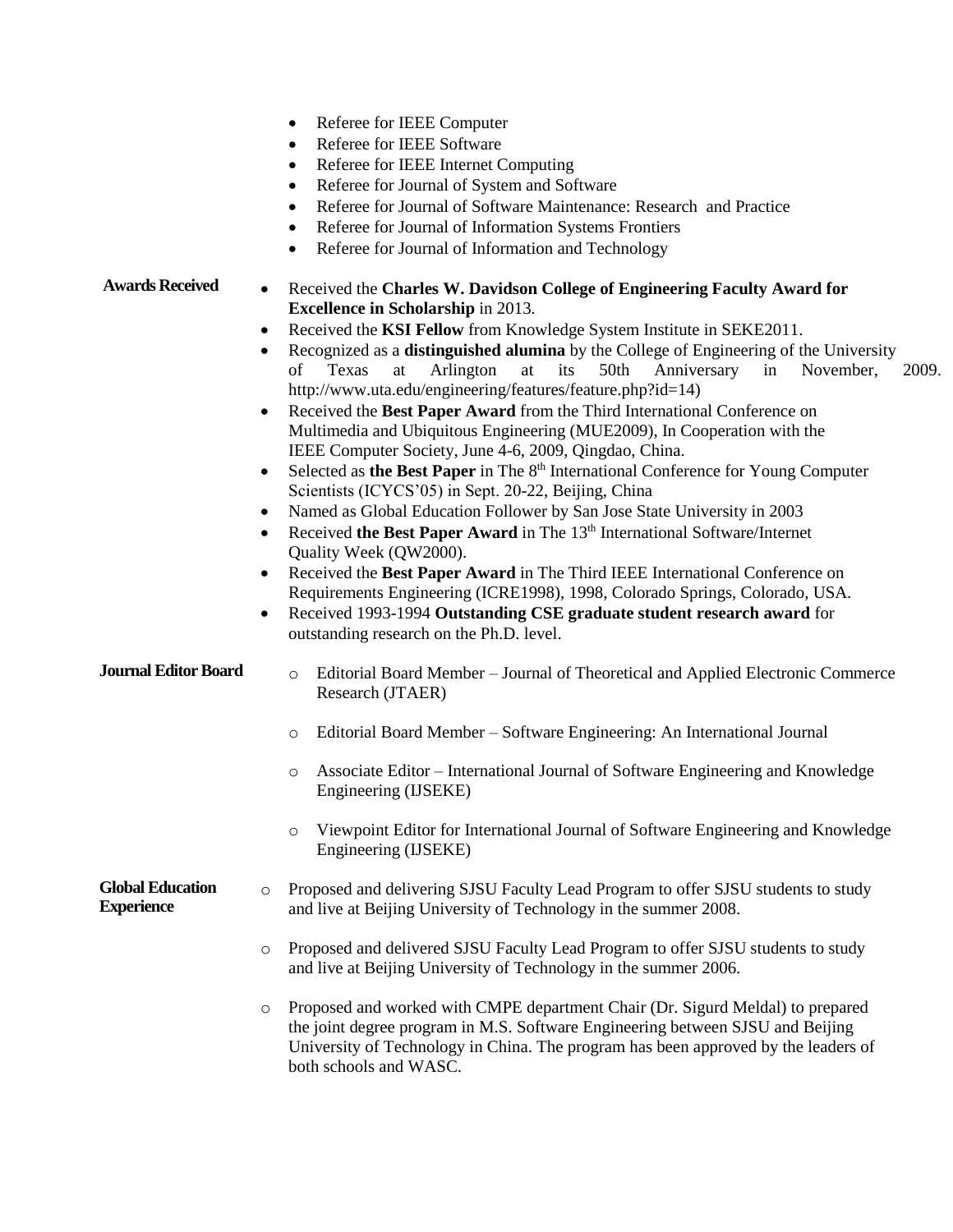| <b>Research Interest &amp;</b><br><b>Projects</b> | Big Data Analytics System and Engineering<br>O<br>Mobile Cloud Computing and Services<br>O<br>Cloud Computing and Services<br>$\circ$    |  |  |  |
|---------------------------------------------------|------------------------------------------------------------------------------------------------------------------------------------------|--|--|--|
|                                                   | Testing as a Service (TaaS)<br>$\circ$                                                                                                   |  |  |  |
|                                                   | <b>Engineering SaaS</b><br>$\circ$                                                                                                       |  |  |  |
|                                                   | Modern Software Engineering Topics:<br>$\circ$                                                                                           |  |  |  |
|                                                   | Cloud Testing and Automation<br>$\circ$                                                                                                  |  |  |  |
|                                                   | Component-Based Software Testing and Quality Assurance<br>$\circ$                                                                        |  |  |  |
|                                                   | Model-based Software Engineering and Testing Methods<br>O                                                                                |  |  |  |
|                                                   | Service-oriented software production, test, and evaluation<br>O                                                                          |  |  |  |
|                                                   | Software Test Generation and Automation<br>O                                                                                             |  |  |  |
|                                                   | Mobile Computing and M-Commerce<br>O                                                                                                     |  |  |  |
|                                                   | Wireless Security, Validation, and Evaluation<br>$\circ$                                                                                 |  |  |  |
| <b>Thesis and</b><br>master project               | les in topics on Software Engineering, Software Testing, SOA-based engineering,<br>ireless Commerce, Cloud Computing.                    |  |  |  |
| supervision                                       | ter projects (240 master students) in software testing, test automation, and                                                             |  |  |  |
|                                                   | nent-based software engineering, cloud computing, mobile clouds.                                                                         |  |  |  |
|                                                   | ter projects (120 students) in IT technologies, wireless commerce and online commerce.                                                   |  |  |  |
|                                                   |                                                                                                                                          |  |  |  |
| Proposed,                                         | Mobile Cloud Computing<br>O<br>Cloud Computing Technology (CMPE281)<br>O                                                                 |  |  |  |
| Developed,                                        | Software Test Automation (CMPE296X)<br>$\circ$                                                                                           |  |  |  |
| <b>Delivered Courses</b>                          | Design of Wireless-Based Software Systems (CMPE235)<br>O                                                                                 |  |  |  |
|                                                   | Design of E-Commerce Systems (CMPE237)<br>O                                                                                              |  |  |  |
|                                                   | Design of Web-Based Application Systems (CMPE236)<br>O                                                                                   |  |  |  |
|                                                   | Introduction to WWW Technologies (CMPE234)<br>O                                                                                          |  |  |  |
|                                                   | Software Quality Testing (CMPE287)<br>O                                                                                                  |  |  |  |
|                                                   | Computer-Aided Software Engineering<br>O                                                                                                 |  |  |  |
|                                                   | <b>Software Quality Assurance</b><br>$\circ$                                                                                             |  |  |  |
|                                                   | Mobile Programming In Java<br>O                                                                                                          |  |  |  |
|                                                   | Software Engineering I<br>O                                                                                                              |  |  |  |
|                                                   | Software Engineering II<br>O                                                                                                             |  |  |  |
|                                                   | Algorithms and Data Structures with C++<br>O                                                                                             |  |  |  |
|                                                   | <b>Object-Oriented Software Testing</b><br>$\circ$                                                                                       |  |  |  |
|                                                   | Advanced Object-Oriented Programming in C++<br>O                                                                                         |  |  |  |
|                                                   | Object-Oriented Design and Analysis<br>$\circ$                                                                                           |  |  |  |
|                                                   |                                                                                                                                          |  |  |  |
| <b>Professional</b><br><b>Teaching Experience</b> | <b>Professional Courses/Short Courses:</b>                                                                                               |  |  |  |
|                                                   | Spring 2008, IBM Silicon Valley Lab., San Jose, USA<br>Course Title: Software Quality Testing<br>$\circ$                                 |  |  |  |
|                                                   | Spring, 2006, Intuit, in Mountain View, USA<br>Course Title: Software Quality Testing-Advanced Topics<br>$\circ$                         |  |  |  |
|                                                   | 2005, Summer-Huawei Technologies LTD, at Shenzhen, China<br>٠<br>Topic: Software Reuse - State-of-the-art Technology, Issues, Solutions, |  |  |  |
|                                                   |                                                                                                                                          |  |  |  |